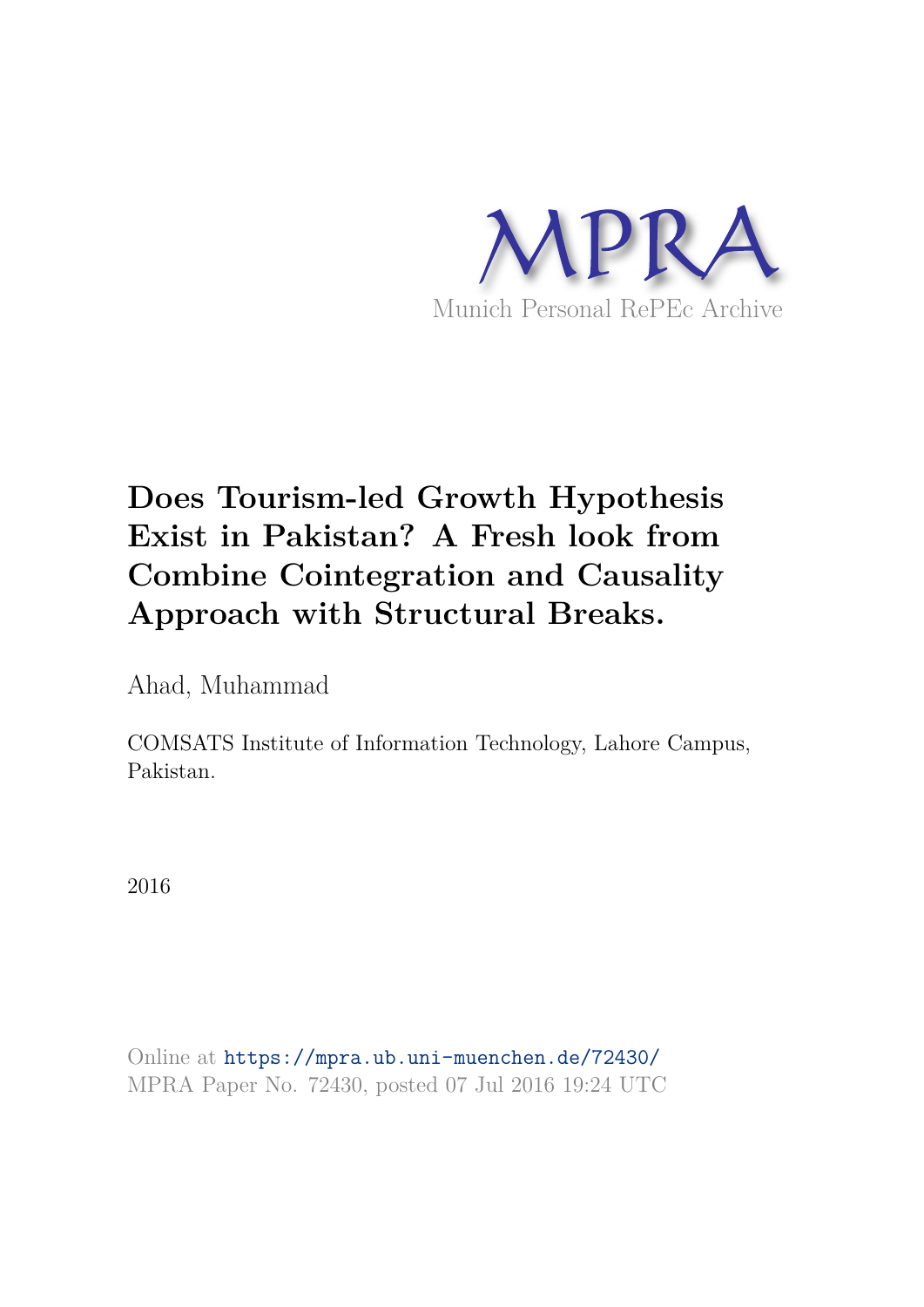#### *http://www.tesdo.org/Publication.aspx*

#### *Does Tourism-led Growth Hypothesis exist in Pakistan? A Freshlook from Combine Cointegration and Causality Approach with Structural Breaks*

#### **Muhammad Ahad**

COMSATS Institute of Information Technology, Lahore, Pakistan

- Tourism function is investigated for Pakistan.
- Tourism stimulates economic growth.
- The feedback effect exists between tourism and economic growth.

### *Abstract*

*Purpose: The prime objective of this study is to re-investigate the tourism-led growth hypothesis by accommodating structural breaks over the annual period 1988-2014 for Pakistan. This study used two measure of tourism development -tourist arrivals and tourism expenditure per capita to explore the relationship between tourism and economic growth. Methodology: The unit root problem is tested by applying Ng-Perron unit root test. However, Perron, (1997) single structural break and Clemente et al. (1998) double structural breaks unit root tests also employed. To examine the long relationship between tourism and economic growth, we applied newly invented Bayer-Hanck, (2013) combine cointegration approach in the presence of structural breaks. The robustness of combine cointegration approach is tested by Johansen cointegration technique. Further, VECM Granger causality is used to understand the direction of causality during structural shocks. Findings: We found all data series stationary at first difference. The empirics confirm the existence of long run relationship between underlying variables in the presence of structural breaks. The results of VECM Granger causality predicted unidirectional causality running from tourism development (tourist arrives) to economic growth in long run as well as short run when. But, bidirectional relationship between tourism development (tourism expenditure) and economic growth has found. This validates the tourism-led growth for Pakistan. Recommendations: Policy makers should focus on development of tourism industry to enhance economic growth for Pakistan.*

**Keywords:** Tourism, Economic Growth, Pakistan **JEL** Classification: L83

j

Corresponding Author Email: m.ahad68@yahoo.com

Citation: Ahad, M. (2016). *Does Tourism-led Growth Hypothesis exist in Pakistan? A Freshlook from Combine Cointegration and Causality Approach with Structural Breaks.* International Journal of Economics and Empirical Research. 4(2), 94-111.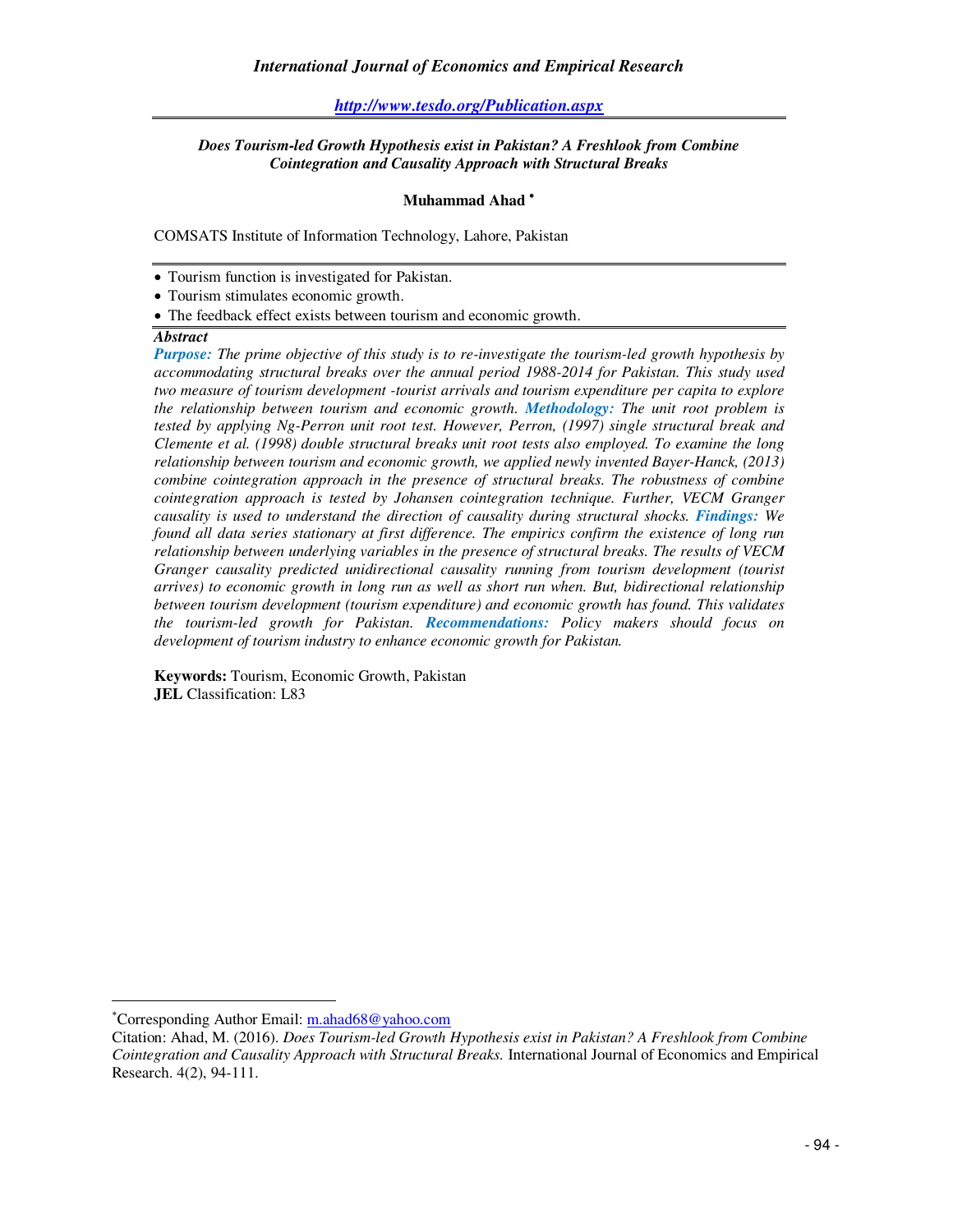#### *I. Introduction*

Over the past few decades, the expansion and diversification in tourism sector has noticed. When we compare tourism sector to other economic sectors, we observe fastest growth rate in tourism sector. The growth in tourism sector is uninterrupted by occasional shocks. According to World Tourism Organization (2015), international tourist arrivals in the world have surged from 278 million in 1980 to 1133 million in 2014. Moreover, international tourist arrivals have grown by 4.4% and reached 1200 million in 2015 (UNWTO, 2016). The international tourist arrivals are expected to grew by 3.3 percent in a year over the period of 2010-2030 and expected to reach 1.8 billion by 2030. The world tourism organization stated that the growth in tourist arrivals in emerging economies will be high (+4.4% in a year) by relating advanced economies (+2.2 % in a year). Similarly, international tourism receipts have increased from 104 billion USD in 1980 to 1245 billion USD in 2014 globally. It is also noticed that tourism contributed to world GDP by 9 % in 2015. The relationship between tourism and economic growth can be analysis by testing three hypotheses:1) the Tourism-Led Economic Growth hypothesis; 2) the Economic-Driven Tourism Development hypothesis; 3) reciprocal causality hypothesis (Oh, 2005). First hypothesis states that tourism leads economic growth and the causal relationship should be unidirectional running from tourism to economic growth for this. Second hypotheses describe that economic growth drives tourism and there must be unidirectional causality going from economic growth to tourism. Last hypotheses combine previous (1) and (2) hypotheses and predict bidirectional causality or two-way causality between economic growth and tourism. In tourism-growth literature, the causal relationship between tourism and economic growth is still unclear. Some studies supported tourism-led growth hypotheses, (e.g. Gunduz and Hatemi-J, 2005; Kaplan and Celik, 2008; Aslan, 2015; Tang and Tan, 2015a; Jayathilake, 2013; Surugiu and Surugiu, 2013). While, other studies said economic growth drives tourism, (e.g. Oh, 2005; Bouzahzah and Menyari, 2013; Payne and Mervan, 2010; Katircioglu, 2009). However, some researchers were in the favor of two-way causality hypothesis, (e.g. Kim et al. 2006; Lee and Chien, 2008; Akan et al. 2008; Shahbaz et al. 2015; Khalil et al. 2007; Lashkarizadeh et al. 2012; Mishra et al. 2011). Tourism has positive impact on economic growth and it contributes in economic growth in various ways: reduction in unemployment, increase in foreign reserves through foreign exchange earnings, improvement in balance of payment, development of infrastructure, decline in budget deficit via tax revenue, development of abilities and skills etc. (Davis et al.1988; Uysal and Gitelson, 1994; Belisle and Hoy, 1980; Khan et al. 1990; Durbarry, 2002; West, 1993; Archer, 1995).

In emerging economies like Pakistan, direct contribution of tourism industry in GDP was 1.81 billion USD on an average for period of 1990-1999. This contribution had increased to 3.39 billion USD on an average for 2000-2010. Further, it increased to 7.73 billion USD by 2015 that was 2.84 percent of GDP. So, when we observed total contribution to GDP, it was 18.83 billion USD in 2015 that was 6.93 percent of total GDP. The tourism plays a vital role in employment generation. In 1990, tourism has created 649 thousand jobs which continuously increased and reached 1428 thousand in 2015 (World Travel and Tourism Council WTTC, 2016). The total contribution of tourism (both direct and indirect) to employment explains the clear picture of job creations. This study contributes in existing literature by following ways: (1) use two models to check the impact of tourism development on economic growth for Pakistan; (2) examine tourism-led growth hypotheses with in an extended Cobb Douglas production function; (3) implication of Perron, (1997) single structural break and Clemente et al. (1998) double structural breaks unit root test; (4) applying newly developed combine cointegration in the presence of structural events; (5) structural breaks VECM Granger causality.

#### *II. Literature Review*

There are many studies proved tourism-growth relationship for different countries. Table-1 shows an overview of literature regarding tourism-led growth hypothesis. Balaguer and Cantavella-Jorda, (2002) examined tourism-led growth hypothesis in Spain by taking time quarterly time period of 1975-1997. They used Johansen cointegration and Granger causality approach to investigate tourism-growth relationship. Their findings suggested that cointegration exist between tourism and economic growth and tourism causes economic growth. Later, Antonakakis et al. (2015) used spillover index for Greece, Italy, Portugal, Spain, Australia and Germany by using monthly time duration from 1995-2012 and confirmed the existence of tourism-led growth hypothesis for Italy, Portugal, Spain and Germany. Oh,  $(2005)$  studied tourism-led growth hypothesis for Korea over the period of  $1975Q<sub>1</sub>$ -2001Q<sub>1</sub>. The empirical findings of Granger causality showed that tourism leads economic growth. Kim et al. (2006) probed the relationship between growth rate of tourist arrive and growth rate of income for Taiwan. They used quarterly time duration form 1971Q1-2003Q2 and annually time period from 1956-2002. The findings suggested bidirectional causality between tourism and economic growth. Lee and Chien, (2008) re-examined the tourism-led growth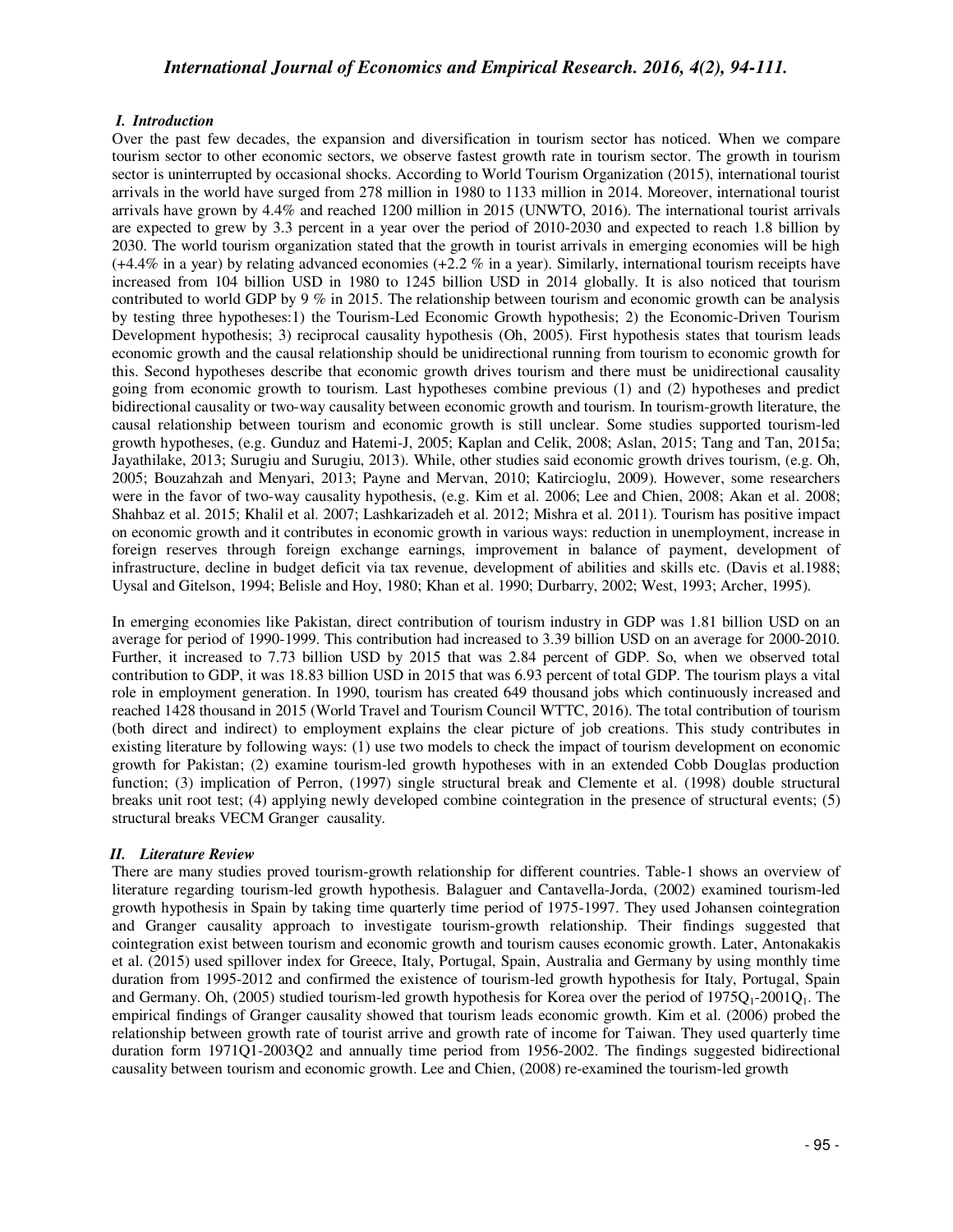hypothesis in the presence of structural breaks over the period of 1956-2003 for Taiwan and confirmed the results of Kim et al. (2006). Kreishan, (2011) observed the relationship between tourism development and economic growth by applying Johansen cointegration and Granger causality for Jordan. The findings explained that tourism pushups economic growth. Similarly, Lee (2008) determined the tourism-led growth hypotheses for Singapore over the period of  $1978Q_1-2007Q_2$ . The findings of this study support the tourism-led growth hypotheses. Same findings have derived by Katircioğlu, (2011) for Singapore by using annual data series from 1960-2007. Similarly, a bidirectional causality has been found by Lashkarizadeh et al.(2012) that verified the existence of tourism-led growth hypothesis for Iran. Similarly, Ongan and Demiroz, (2005) explored the relationship between tourism and economic growth by taking quarterly frequency from 1980-2004 for Turkey. The empirical findings showed that bidirectional causality exists between tourism development and economic growth. But, Gunduz and Hatemi-J, (2005) argue that only tourism causes economic growth. They used leverage bootstrap causality approach over the period of 1963-2002. Later on, Kaplan and Celik, (2008) provided the evidence in the favor of unidirectional causality running from tourism development to economic growth for Turkey. In this debate, Akan et al. (2008) supported the findings of bidirectional causality between tourism and economy growth for Turkey by Ongan and Demiroz, (2005). By adding literature, Ozturk and Acaravci, (2009) argued that there is no long run relationship between tourism development (tourism receipt and arrivals) and real GDP for Turkey. Further, Gokovali, (2010) confirmed the tourism-led growth hypothesis by using Cobb-Douglas production in Turkey. Savas et al. (2012) used two proxies for tourism development (tourism arrives and tourism expenditure) and analyzed the tourism-led growth hypothesis over the period of  $1984Q_1$ -2008 $Q_3$  for Turkey. They indicated that tourism causes economic growth. The latest study by Aslan, (2015) supported the findings of Savas et al. (2012) by applying ARDL bound testing and Granger causality approach for quarterly frequency of 2003-2012. The empirical findings demonstrated that tourism leads economic growth from Turkey.

Further, Tang and Tan, (2013) took 12 different tourism markets and apply combine cointegration Granger causality approach to analysis tourism-led growth hypothesis. They used monthly time period form  $1995m<sub>1</sub>$ -2009m<sub>2</sub> and confirmed the existence of tourism-led growth hypothesis. Later on, Kumar et al. (2015) applied ARDL bound testing approach and Toda-Yamamota Granger causality for annually time duration form 1975-2011 for Malaysia. Their findings suggested that tourism causes investment and investment causes economic growth. Similarly, Tang and tan, (2015a) confirmed tourism-led growth hypothesis by using multivariate model derived by Solow over the annual period 1975-2011 for Malaysia. After that, Tang and Tan, (2015b) provided evidence for existence of tourism-led growth hypothesis by using tourism arrives as a proxy of tourism development for Malaysia. Shahbaz et al. (2015) used two models (tourism development and tourism arrives) for tourism development and examined the tourism-led growth hypothesis for Malaysia. Their findings argued tourism causes economic growth, financial development and trade openness and they also cause tourism. Brida and Risso, (2009) explored tourism-led growth hypothesis by applying Granger causality and impulse response function for time period from 1988-2008. They used tourism expenditure as a proxy of tourism development and empirics discovered unidirectional causality running from tourism expenditure and exchange rate to economic growth for Chile. The findings of Kreishan (2015) for Bahrain are also consistent with the results of Brida and Risso, (2009). Jayathilake, (2013) used tourist arrives for tourism development and discovered unidirectional relationship form tourism development to economic growth for Sri Lanka. But, Katircioglu, (2009) did not find any evidence in the favor of tourism-led growth hypothesis for Cyprus. This study used annual data set from 1960-2005 and applied Granger causality. For Spain, Balaguer and Cantavella-Jorda, (2002) took quarterly data form  $1975Q_1$ -1997Q<sub>1</sub>and applied Granger causality approach. The results showed that tourism-led growth hypothesis exists due to unidirectional causality running from tourism to economic growth in Spain. Kibara et al. (2012) observed the relationship between tourism, trade and economic growth over the period of 1983-2010 for Kenya. They applied ARDL bound testing and Granger causality approach and described unidirectional relationship running from trade to tourism and tourism to economic growth.

Similarly, some researcher verified tourism-led growth hypothesis for India i.e. Mishra et al. (2011) searched the causal links between tourist arrives, tourism foreign exchange earnings and economic growth by applying Granger causality over the period of 1978-2009 for India. They found bidirectional links between tourist arrives and economic growth, and tourism foreign exchange earnings and economic growth. After that, Georgantopoulos, (2013) checked the impact of tourism expenditure, business travel, tourism spending, leisure travel, and exchange rate on economic growth for India over the period of 1988-2011. The empirical findings suggested that business travel drives economic growth but, tourism spending and economic growth cause each other. In case of Romania, Surugiu and Surugiu, (2013) applied VECM Granger causality and Impulse response function by taking time period from 1988-2009. The evidence confirmed the existence of tourism-led growth hypothesis.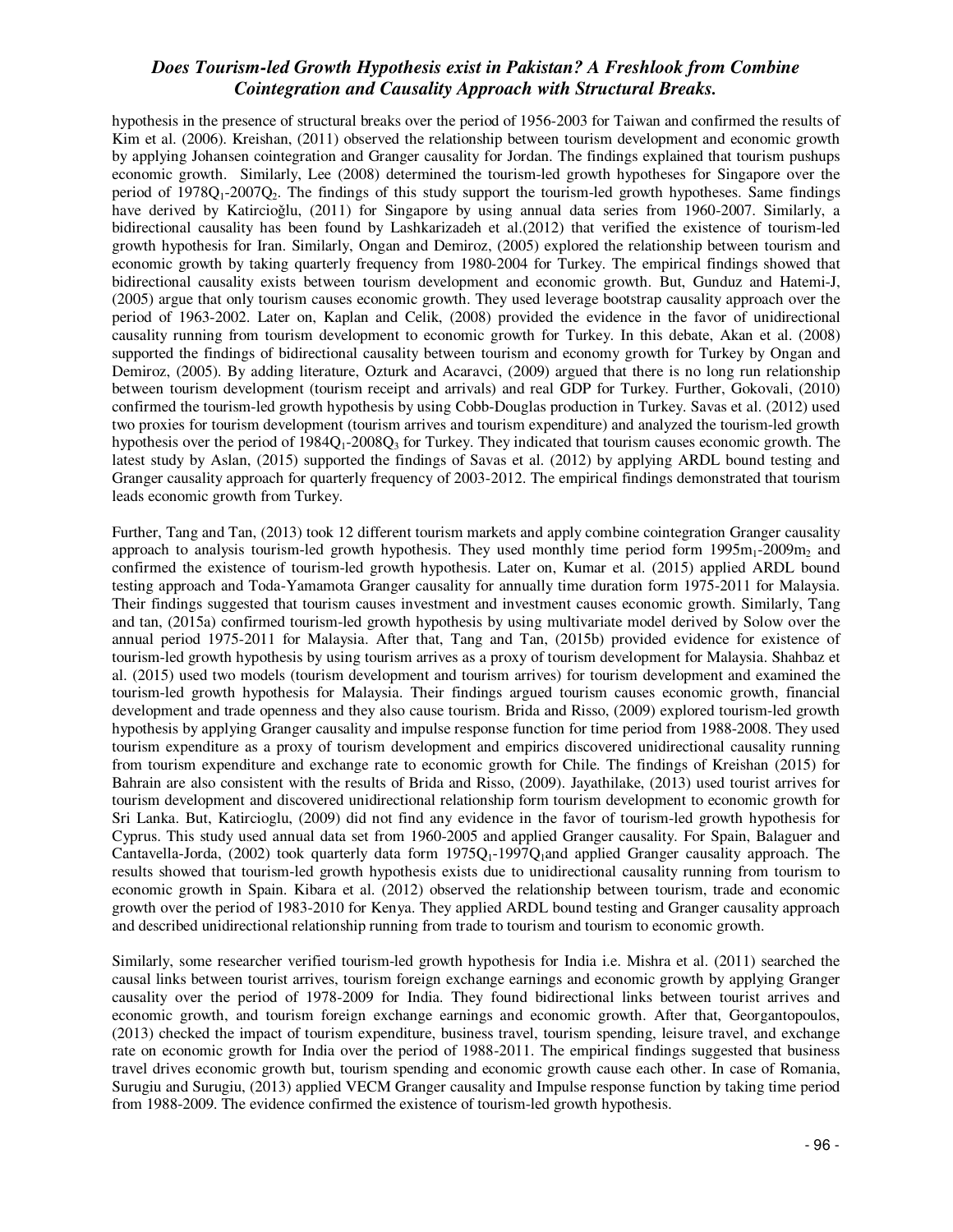Payne and Mervan, (2010) inspected the relationship between tourism receipt, economic growth and real effective exchange rate by applying Toda Yamamota causality approach over the quarterly period 2000-2008 for Croatia. Their findings did not confirm the existence of tourism-led growth hypothesis. They concluded that economic growth drives tourism in Croatia. But, Belloumi, (2010) predicted that tourism drives economic growth by applying Granger causality approach for time period form 1970-2007 in Tunisia. Similarly, Bouzahzah and Menyari, (2013) investigated tourism-led growth hypothesis for annual time spam from 1980-2010 and determined that tourism-led growth hypothesis does not exist because unidirectional causality running from economic growth to tourism has been found in Morocco. Later on, Tang and Abosedra, (2015b)re-investigated the causal relationship between tourism and economic growth by applying Granger causality approach and argued that tourism-led growth hypothesis exists in Morocco and Tunisia. Further, Tang and Abosedra, (2014a) explained tourism-led growth relationship in Lebanon for time spam from 1995-2010. They applied Granger causality approach and establish unidirectional relationship from tourism to economic growth. But, Tang and Abosedra, (2015c) applied bootstrap and rolling causality for monthly data from 1995-2011 and concluded same findings for Lebanon.

In case of Pakistan, there are very few studies investigated the tourism-led growth hypothesis such as Khalil et al. (2007) used Granger causality and cointegration approach to explorer tourism-growth relationship and predicted bidirectional relationship between tourism and economic growth for Pakistan. Later on, Malil et al. (2010) reinvestigated tourism-led growth hypothesis by incorporating current account deficit with them over the period of 1972-2007. They explained that tourism and current account deficit cause economic growth. Moving on, Jalil et al. (2013) applied ARDL bound testing and Granger causality approach by taking annual frequency from 1972-2911 and found existence of tourism-leg growth hypothesis for Pakistan. The findings of Adnan-Hye and Ali-Khan (2013) are consistent with Jalil et al. (2013) and Malik et al. (2010).

| Authors &<br>Publication year  | Time Period &<br>Countries                                                              | Methodology                                                                                      | Variables                                                                                                            | Cointegration  | Causality                    | Does tourism-led<br>growth hypothesis<br>exist?                                     |
|--------------------------------|-----------------------------------------------------------------------------------------|--------------------------------------------------------------------------------------------------|----------------------------------------------------------------------------------------------------------------------|----------------|------------------------------|-------------------------------------------------------------------------------------|
| Antonakakis et al.<br>(2015)   | Greece, Italy,<br>Portugal, Spain,<br>Australia,<br>Germany.<br>$(1995m1 -$<br>2012m12) | Spillover index<br>approach                                                                      | Economic Growth<br>(Proxy of Industrial<br>Production), Tourist<br>Arrives                                           | $---$          | $---$                        | Yes, for Italy,<br>Portugal, Spain, &<br>Germany.<br>No, for Australia &<br>Greece. |
| Oh, (2005)                     | Korea<br>$(1975Q1 -$<br>2001Q1)                                                         | Engle and Granger<br>two-stage approach,<br>a bivariate Vector<br>Auto regression<br>(VAR) model | Real Tourism Receipt,<br>Real GDP                                                                                    | N <sub>o</sub> | $Y \longrightarrow Y$        | N <sub>o</sub>                                                                      |
| Kim et al. (2006)              | Taiwan,<br>$(1971Q1 -$<br>2003O2, and<br>1956-2002)                                     | Johansen, Granger<br>causality                                                                   | Growth Rate of<br>Tourist Arrive, Growth<br>Rate of Income                                                           | yes            | $Y \leftarrow \rightarrow T$ | Yes                                                                                 |
| Gunduz and<br>Hatemi-J, (2005) | Turkey<br>$(1963 - 2002)$                                                               | Leveraged bootstrap<br>causality                                                                 | Tourist Arrivals, Real<br><b>GDP</b>                                                                                 | yes            | $T \longrightarrow Y$        | Yes                                                                                 |
| Ongan and<br>Demiroz, (2005)   | Turkey<br>$(1980Q1 -$<br>2004Q2)                                                        | Johansen, VECM<br>Granger causality                                                              | Tourism Development,<br>Economic Growth                                                                              | yes            | $T$ <-----> Y                | Yes                                                                                 |
| Kaplan and Celik,<br>(2008)    | Turkey<br>$(1963 - 2006)$                                                               | VAR procedure                                                                                    | Real GDP, Tourism<br>Receipt, Exchange<br>Rate                                                                       | Yes            | $T, E$ ----->Y               | Yes                                                                                 |
| Akan et al. (2008)             | Turkey<br>$(1985 - 2007)$                                                               | Granger causality,<br>VAR model                                                                  | Tourism Receipt,<br><b>Growth Rate</b>                                                                               | Yes            | $T$ <----->Y                 | Yes                                                                                 |
| Katircioglu, (2009)            | Turkey,<br>$(1960 - 2006)$                                                              | ARDL, Johansen                                                                                   | Real GDP, Tourist<br>Arrives, Real<br><b>Exchange Rate</b>                                                           | no             | $---$                        | N <sub>o</sub>                                                                      |
| Ozturk and<br>Acaravci, (2009) | Turkey<br>$(1987 - 2007)$                                                               | Johansen, ARDL,<br><b>VECM</b>                                                                   | <b>Tourism Development</b><br>(Used both proxies<br>Tourism receipt and<br>arrive) Real GDP,<br><b>Exchange Rate</b> | N <sub>o</sub> | $---$                        | N <sub>o</sub>                                                                      |

**Table-1: Overview of Literature.**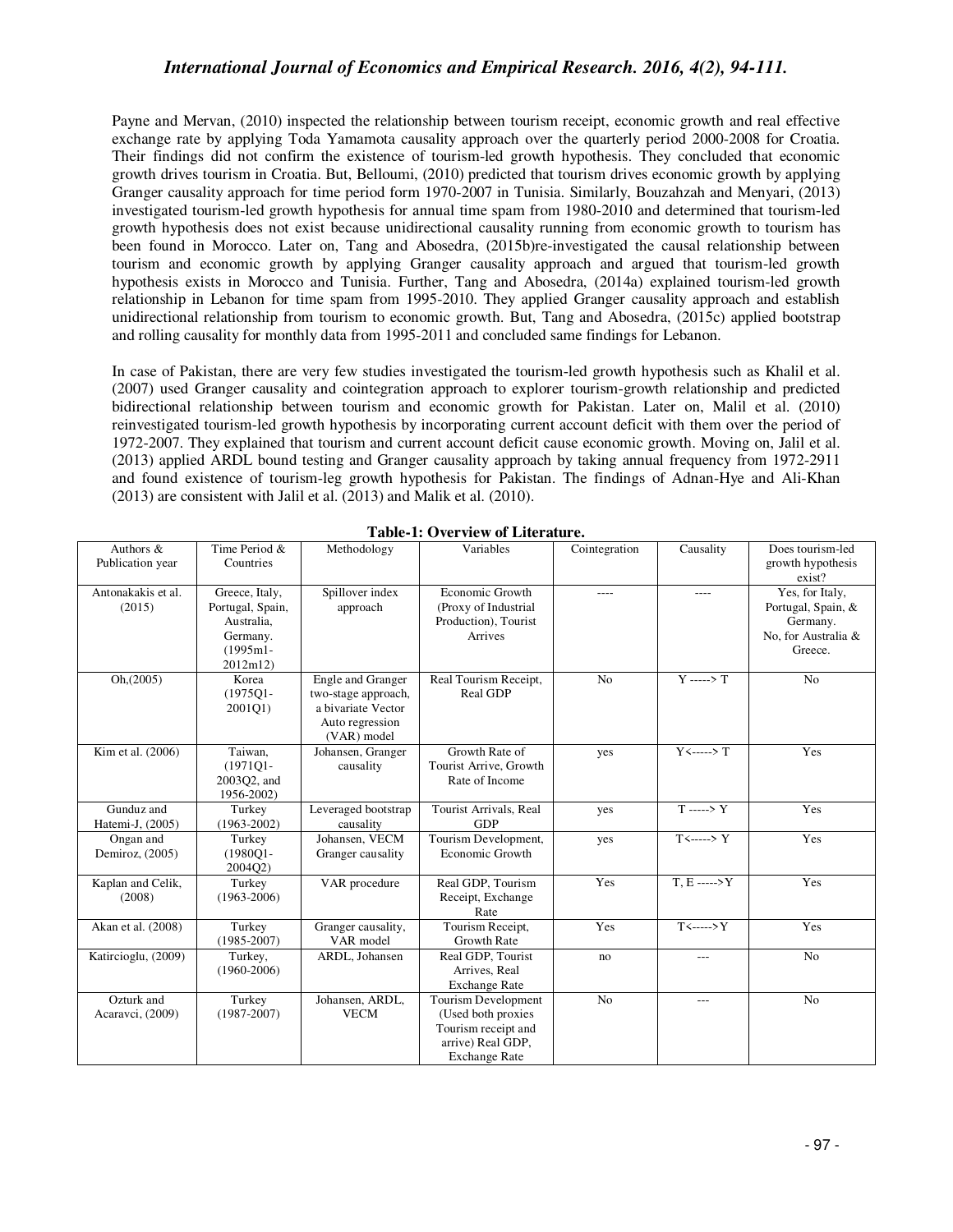| Gokovali, (2010)                     | Turkey<br>$(1985 - 2005)$                                                            | Cobb-Douglas<br>production function<br>with Tourism<br>revenue                      | Capita, Labor,<br>Tourism Revenue and<br><b>GDP</b>                                                                                        | --- | $---$                                   | Yes |
|--------------------------------------|--------------------------------------------------------------------------------------|-------------------------------------------------------------------------------------|--------------------------------------------------------------------------------------------------------------------------------------------|-----|-----------------------------------------|-----|
| Savas et al. (2012)                  | Turkey<br>(Model-1 data<br>1985Q1-<br>2008Q3)<br>(Model-2 data<br>1984Q1-<br>2008Q3) | ARDL, ECM.<br>Used two model (1-<br>Turisum<br>expenditure) (2-<br>Tourist arrives) | Tourism Development<br>(Proxies of Tourism<br>expenditure and<br>tourism arrives)<br>Exchange Rate,<br>Economic Growth                     | yes | $T$ -----> Y                            | Yes |
| Aslan, (2015)                        | Turkey<br>$(2003Q1 -$<br>2012Q4)                                                     | ARDL, Granger<br>causality                                                          | Expanse of Tourism<br>(Accommodation,<br>transport, Sporting<br>activities, Sightseeing,<br>Cloth & Footwear,<br>Gift), Economic<br>Growth | Yes | $T \longrightarrow Y$                   | Yes |
| Tang and Tan,<br>(2013)              | Malaysia,<br>12 different<br>tourism markets<br>$(1995m1 -$<br>2009m2)               | Combine<br>cointegration,<br>Granger causality                                      | Tourism Arrive,<br>Economic Growth<br>(Proxy of Industrial<br>Production)                                                                  | Yes | $- - - -$                               | Yes |
| Kumar et al. (2015)                  | Malaysia<br>$(1975 - 2011)$                                                          | ARDL, Toda<br>Yamamota, Granger<br>causality                                        | Tourism Receipt,<br>Investment(I)<br>(Capital), Growth<br>(output per worker)                                                              | Yes | $T$ -----> I<br>$I$ ---->Y              | Yes |
| Tang and Tan,<br>(2015a)             | Malaysia<br>$(1975 - 2011)$                                                          | Multivariate model<br>derived by Solow,<br>Johansen<br>cointegration                | GNP, Tourism<br>Receipt, Real National<br>Savings,<br><b>Political Stability</b>                                                           | yes | $T \longrightarrow Y$                   | Yes |
| Tang and Tan,<br>(2015b)             | Malaysia<br>$(1991Q1 -$<br>2014Q1)                                                   | Johansen,<br>Granger causality                                                      | GDP, Tourism Arrive,<br>Capita, Net Export                                                                                                 | Yes | $T \longrightarrow Y$                   | Yes |
| Shahbaz et al.<br>(2015)             | Malaysia<br>$(1975Q1 -$<br>2013Q4)                                                   | ARDL,<br>Granger causality                                                          | Tourism development<br>(Proxies of Tourism<br>arrive and receipt),<br>GDP, Financial<br>Development, Trade<br>Openness                     | Yes | $T \leftarrow \rightarrow Y,$<br>FD, TO | Yes |
| Kreishan, (2011)                     | Jordan<br>$(1970 - 2009)$                                                            | Johansen, Granger<br>causality                                                      | Tourism Development,<br>Economic Growth                                                                                                    | yes | $T \longrightarrow Y$                   | Yes |
| Katircioğlu, (2011)                  | Singapore (1960-<br>2007)                                                            | ARDL, ECM,<br>Granger causality                                                     | International Tourism,<br>GDP, Exchange Rate                                                                                               | Yes | $T \longrightarrow Y$                   | Yes |
| Lee, (2008)                          | Singapore<br>$(1978Q1 -$<br>2007Q2)                                                  | ARDL,<br>Granger causality                                                          | Tourist Arrive, Real<br><b>GDP</b>                                                                                                         | No  | $T \longrightarrow Y$                   | Yes |
| Khalil et al. (2007)                 | Pakistan<br>$(1960 - 2005)$                                                          | Engle-Granger<br>cointegration,<br>Granger causality                                | Tourism, Economic<br>Growth                                                                                                                | Yes | $T \leftarrow \rightarrow Y$            | Yes |
| Malik et al. (2010)                  | Pakistan<br>$(1972 - 2007)$                                                          | Johansen, ECM                                                                       | Tourism, Economic<br>Growth, Current<br>Account Deficit.                                                                                   | Yes | $T, CA$ -----> Y                        | Yes |
| Jalil et al. (2013)                  | Pakistan (1972-<br>2011)                                                             | ARDL, Granger<br>causality                                                          | Real GDP, Tourism<br>receipt, Capital Stock,<br>Inflation, Trade<br>Openness                                                               | Yes | $T \longrightarrow Y$                   | Yes |
| Adnan-Hye and Ali-<br>Khan<br>(2013) | Pakistan<br>$(1971 - 2008)$                                                          | ARDL, Johansen,<br>rolling window<br>bound testing<br>approach                      | Tourism Earnings,<br>Real GDP                                                                                                              | Yes | $T \longrightarrow Y$                   | Yes |
| Lashkarizadeh et al.<br>(2012)       | Iran<br>$(1980 - 2009)$                                                              | Granger causality,<br>ECM                                                           | GDP per Capita,<br>Tourist arrives                                                                                                         | Yes | $T$ <----->Y                            | Yes |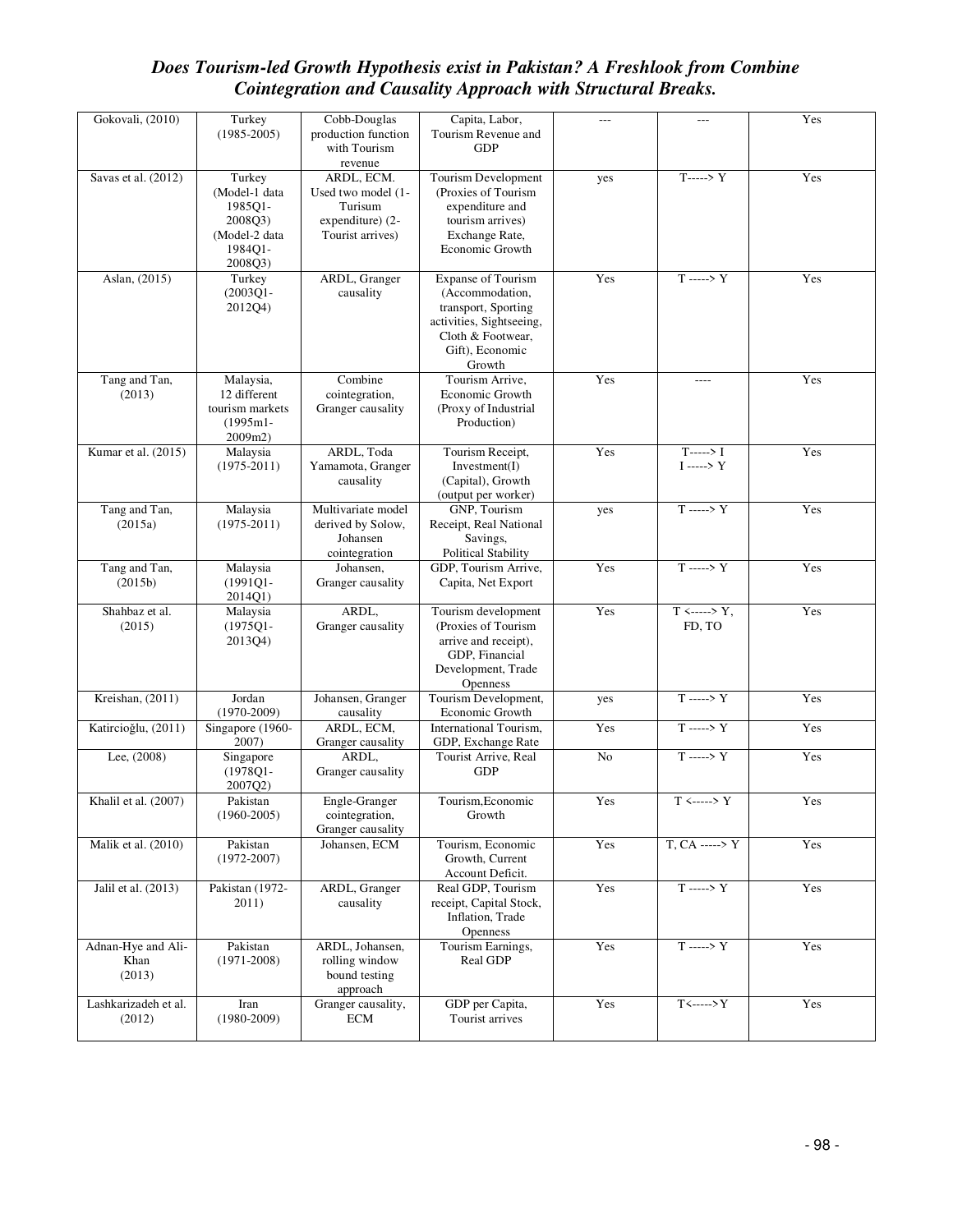| Mishra et al. $(2011)$                             | India<br>$(1978-2009)$              | Johansen, Ganger<br>causality                                                              | Tourist arrives,<br>Tourism Foreign<br><b>Exchange Earnings</b><br>(TFEE), Economic                                                                                  | yes   | T, TFEE <----<br>$\rightarrow$ Y                                                 | Yes            |
|----------------------------------------------------|-------------------------------------|--------------------------------------------------------------------------------------------|----------------------------------------------------------------------------------------------------------------------------------------------------------------------|-------|----------------------------------------------------------------------------------|----------------|
| Georgantopoulos,<br>(2013)                         | India<br>$(1988-2011)$              | Johansen, VAR<br>model, ECM,<br>Innovative<br>accounting<br>approach                       | Growth<br>Economic Growth.<br>Tourism expenditure,<br>Business travel,<br>Tourism spending<br>(BTS), Leisure travel<br>and tourism spending<br>(LTS), Exchange Rate. | Yes   | $T = \neq > Y$<br>Aggregate<br>model. But<br>$LTS \leftarrow Y$<br>$BTS$ ----->Y | Yes            |
| Payne and Mervan,<br>(2010)                        | Croatia<br>$(2000Q1 -$<br>2008O3)   | Toda Yamamoto<br>causality                                                                 | Tourism receipt,<br>Economic Growth,<br><b>REER</b>                                                                                                                  | $---$ | $Y \longrightarrow Y$                                                            | N <sub>o</sub> |
| Tang and Abosedra,<br>(2014a)                      | Lebanon<br>$(1995 - 2010)$          | ARDL, Granger<br>causality.                                                                | Tourism Arrive,<br>Economic Growth                                                                                                                                   | Yes   | $T \longrightarrow Y$                                                            | Yes            |
| Tang and Abosedra,<br>(2015c)                      | Lebanon<br>$(1995m1 -$<br>2011m12)  | Bootstrap, rolling<br>causality                                                            | Tourism, Economic<br>Growth                                                                                                                                          | $---$ | $T \leftarrow \rightarrow Y$                                                     | Yes            |
| Belloumi, (2010)                                   | Tunisia<br>$(1970 - 2007)$          | Johansen, Granger<br>causality                                                             | Tourism receipt, Real<br>GDP, REER                                                                                                                                   | Yes   | $T \longrightarrow Y$                                                            | Yes            |
| Bouzahzah and<br>Menyari, (2013)                   | Morocco,<br>Tunisia (1980-<br>2010) | Johansen, Granger<br>causality                                                             | Tourism receipt,<br>REER, Real GDP                                                                                                                                   | yes   | $Y$ ----->T                                                                      | No             |
| Tang and Abosedra,<br>(2015b)                      | Morocco,<br>Tunisia (1990-<br>2010) | Combine<br>cointegration,<br>Granger causality                                             | Real GDP per Capita,<br>Tourist arrives                                                                                                                              | Yes   | $T \leftarrow \rightarrow Y$                                                     | Yes            |
| Brida and Risso,<br>(2009)                         | Chile (1988-<br>2008)               | Johansen, Granger<br>causality, Impulse<br>Response                                        | Tourism Expenditure,<br>real GDP, Exchange<br>Rate                                                                                                                   | Yes   | $T.E$ -----> Y                                                                   | Yes            |
| Kreishan, (2015)                                   | Bahrain<br>$(1990-2014)$            | ARDL, Granger<br>causality                                                                 | Tourism, Economic<br>Growth                                                                                                                                          | Yes   | $T \longrightarrow Y$                                                            | Yes            |
| Jayathilake, (2013)                                | Srilanka<br>$(1967 - 2011)$         | Johansen, Granger<br>causality                                                             | Tourism Arrive, real<br>GDP, REER                                                                                                                                    | Yes   | $T \longrightarrow Y$                                                            | Yes            |
| Katircioglu, (2009)                                | Cyprus (1960-<br>2005)              | ARDL, Granger<br>causality                                                                 | Real GDP, Net<br>Exports, Tourism<br>Arrives                                                                                                                         | Yes   | $Y$ ----->Ex, T<br>$T$ -----> $Ex$                                               | No             |
| <b>Balaguer</b> and<br>Cantavella-Jorda,<br>(2002) | Spain (1975Q1-<br>1997Q1)           | Johansen, Granger<br>causality.                                                            | Real GDP, Tourism<br>receipt, REER                                                                                                                                   | yes   | $T, E$ -----> Y                                                                  | yes            |
| Kibara et al. (2012)                               | Kenya<br>$(1983 - 2010)$            | ARDL, Granger<br>causality                                                                 | Tourism, Economic<br>Growth and Trade                                                                                                                                | Yes   | $\overline{T}$ ----->Tr<br>$Tr \longrightarrow Y$                                | Yes            |
| Surugiu and<br>Surugiu, (2013)                     | Romania<br>$(1988-2009)$            | Unrestricted<br>Cointegration rank<br>test, VECM<br>Granger causality,<br>Impulse response | Real GDP, REER,<br>Tourism Arrive                                                                                                                                    | yes   | $T \longrightarrow Y$                                                            | Yes            |

Note: T symbolizes tourism, Tr is for trade, Y shows economic growth, E explains exchange rate, Ex denotes exports, LTS is for leisure tourism spending, BTS expresses Business tourism spending, TFEE denotes tourism foreign exchange earnings, CA shows current account, FD describes financial development, TO labels trade openness and I represents investment.

### *III. Data Collection, Model Development and Methodology Explanation*

The model used in this study has derived from Fayissa et al. (2008), Panahi et al. (2015) and Sequeira and Campos (2005). The modified Cobb Douglass production function is following (eq 1):

$$
y = f(td, pc, hc, reer)
$$
 (1)

We have transformed all series into logarithm (eq2) in order to estimate the elasticity.

 $\ln y = f$  [ln *td(ta, ts),*  $\ln pc$ ,  $\ln hc$ ,  $\ln r$  [2]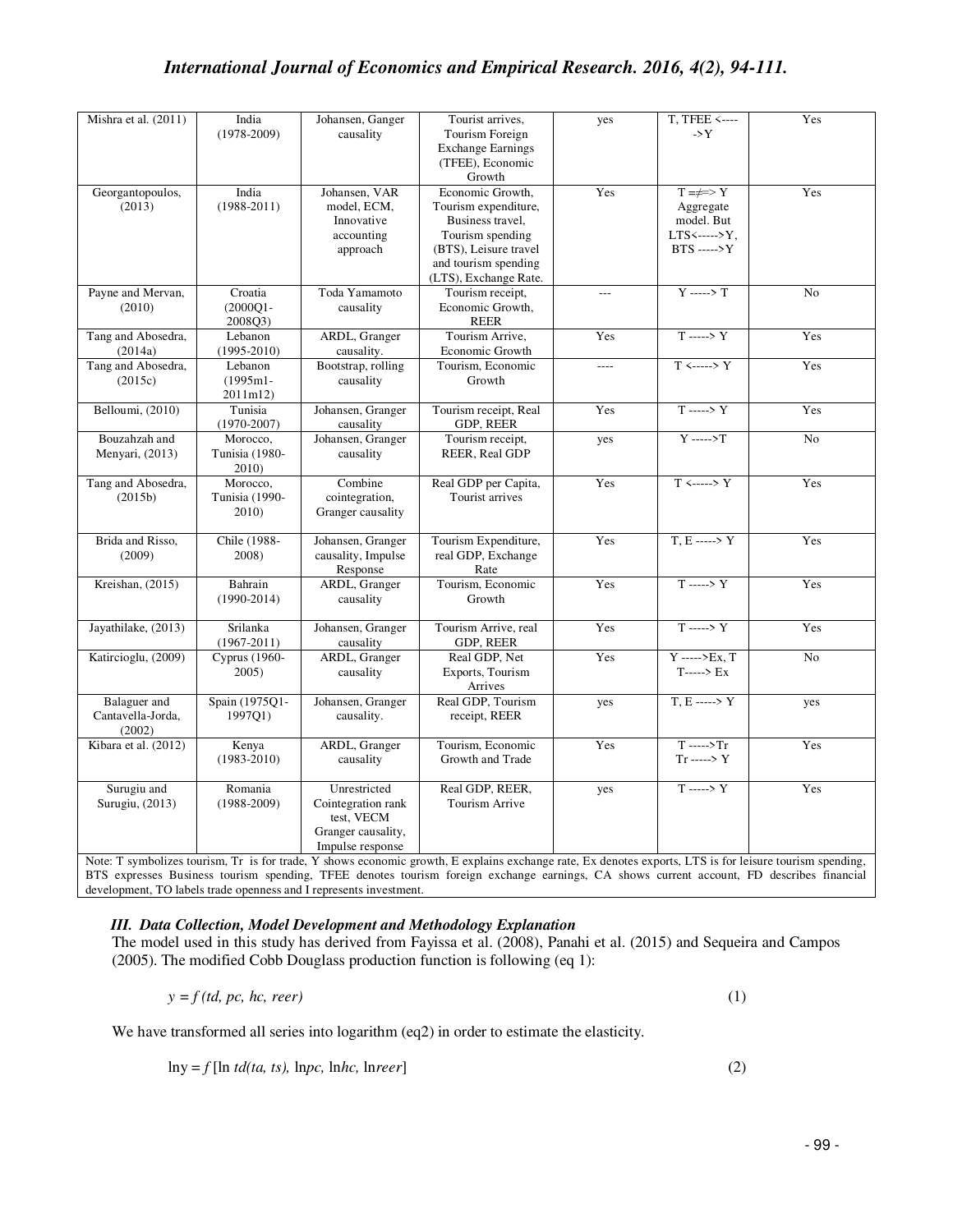Here, *lny* shows natural log of real GDP per capita as a measure of economic growth, *ln td* shows natural log of tourism development, *lnpc* represents the natural log of gross fixed capital formation per capita at constant 2005 US\$ as a proxy of physical capital, *lnhc* shows natural log of enrolment in secondary education per capita as a proxyof human capital and *lnreer* shows natural log of real effective exchange rate for measurement of external competiveness. We have taken two proxies such as tourist arrivals per capita (*ta*) and tourism expenditures per capita (*ts*) individually as a measure of tourism development. The estimated models (model-1 for tourism spending) and (model-2 for tourist arrivals) are mention below:

$$
\ln y_t = \beta_0 + \beta_{ts} \ln ts_b + \beta_{pc} \ln pc_t + \beta_{hc} \ln hc_b + \beta_{reer} \ln reer_t + \mu_t
$$
\n(3)

$$
\ln y_t = \beta_0 + \beta_{ta} \ln t a_b + \beta_{pc} \ln p c_t + \beta_{hc} \ln h c_b + \beta_{reer} \ln reer_t + \mu_t
$$
\n(4)

This study covers the annual time period from 1988 to 2014. All data series have collected from World Bank database, World Development Indicator.

#### **III.I. Unit Root Analysis**

There are many traditional unit root tests such as ADF proposed by Dicky and Fuller, (1981); PP introduced by Phillips and Perron, (1988) and DF-GLS invented by Elliotet al. (1996). These tests differ in their properties and unreliable for small data set (DeJong et al. 1992). These tests over-reject the null hypothesis or accept the null when it is false. This study applies NG-Perron unit root test to analysis unit root problem because it is unique in its nature and suitable for short data sample. It also has a good explanatory power and provides consistent and reliable results. These traditional unit root tests are unable to accommodate the problem of structural breaks. In doing so, Perron and Volgelsang, (1992) and Zivot–Andrews, (1992) structural break tests have the power to accommodate single unknown structural break stemming in the series. These tests are also failed to undertake more than one structural breaks. Under such circumstances, a more appropriate test is Clemente et al. (1998)which accommodates two structural breaks. The null hypothesis against alternative hypothesis is following:

$$
H_0: x_t = x_{t-1} + m_1 D T B_{1t} + m_2 D T B_{2t} + \mu_t
$$
\n<sup>(5)</sup>

$$
H_1: x_t = u + n_1 D U_{1t} + n_2 D T B_{2t} + \mu_t
$$
\n(6)

Here, $DTB_1$  *is* the pulse variable which is set to1 if  $t = TB_t + 1$  and zero elsewhere.  $DU_i = 1$  if TBi $\le t(i=1,2)$  and zero elsewhere. TB1 and TB2 time period represents the modification of mean. We also assume  $TB_i = \delta_i T (i=1,2)$  where 1>  $\delta$  i>0 while  $\delta$  i <  $\delta$  2 (Clemente et al. 1998). When two structural breaks are contained, then estimated unit root equation (7) is following: *k*

$$
x_{t} = u + \rho x_{t-1} + d_1 D T B_{1t} + a_2 D T B_{2t} + d_3 D U_{1t} + d_4 D U_{2t} + \sum_{i=1}^{k} c_j \Delta x_{t-1} + u_t \tag{7}
$$

#### **III.II Bayer and Hanck Combined Cointegration**

Many cointegration tests are available in econometrics literature such as Engle and Granger, (1987); Johansen, (1991); Phillips and Ouliaris, (1990); Peter Boswijk, (1994) and Banerjee et al. (1998).There is contradiction in their results. In doing so, Bayer and Hanck, (2013) introduced a joint test statistic for the null of no cointegration based on Engle and Granger, Johansen, Peter Boswijk, and Banerjee tests to enhance the power of cointegration test. It is known as B*ayer-Hanck* combine cointegration test. The calculated F-statistics are the combination of various individual cointegration test results to provide a more conclusive finding. The Fisher's formulas of computing Bayer and Hanck cointegration is following (eq8, 9):

$$
EG - JOH = -2 [\ln(P_{EG}) + (P_{JOH})]
$$
\n(8)

$$
EG - JOH - BO - BDM = -2[\ln(P_{EG}) + (P_{JOH}) + (P_{BO}) + (P_{BDM})]
$$
\n(9)

Where  $P_{EG}$ ,  $P_{JOH}$ ,  $P_{BO}$  and  $P_{BDM}$  are the p-values of various individual cointegration tests respectively. Once, the estimated Fisher statistics exceed the critical values provided by Bayer and Hanck (2013), the null hypothesis of no cointegration is rejected and vice versa.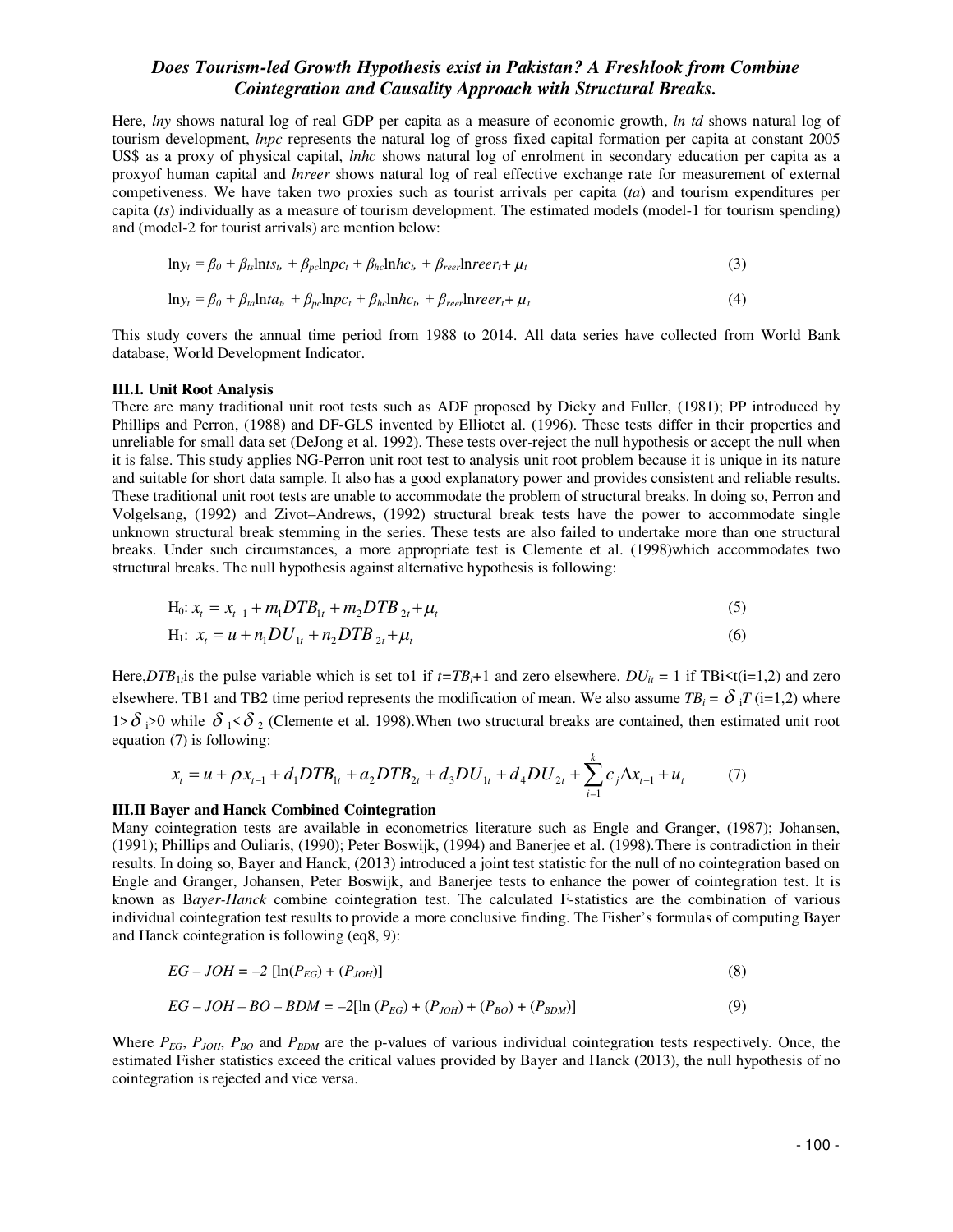#### **III.III VECM Granger Causality**

Once, the cointegration has been confirmed between the variables, we may proceed to VECM Granger causality to test the direction of causality. The estimated VECM models are listed below (eq10):

$$
(1-L)\begin{bmatrix} \ln y_t \\ \ln t d_t \\ \ln p c_t \\ \ln h c_t \\ \ln r e e r_t \end{bmatrix} = \begin{bmatrix} a_1 \\ a_2 \\ a_3 \\ a_4 \\ \ln t \end{bmatrix} + \begin{bmatrix} b_{11i}b_{12i}b_{13i}b_{14i}b_{15i}b_{16i} \\ b_{21i}b_{22i}b_{23i}b_{24i}b_{25i}b_{26i} \\ b_{31i}b_{32i}b_{33i}b_{34i}b_{35i}b_{36i} \\ b_{41i}b_{42i}b_{43i}b_{44i}b_{45i}b_{46i} \\ \ln r e e r_t \end{bmatrix} \times \begin{bmatrix} \ln y_{t-1} \\ \ln t d_{t-1} \\ \ln t c_{t-1} \\ \ln t c_{t-1} \\ \ln t d_{t-1} \\ \ln t c_{t-1} \\ \ln r e r_{t-1} \end{bmatrix} + \begin{bmatrix} b_{11i}b_{12i}b_{13i}b_{14i}b_{15i}b_{16i} \\ b_{21i}b_{22i}b_{23i}b_{23i}b_{23i}b_{25i}b_{26i} \\ \ln h c_{t-1} \\ \ln t d_{t-1} \\ \ln h c_{t-1} \\ \ln h c_{t-1} \end{bmatrix} + ... + \begin{bmatrix} b_{11i}b_{12i}b_{13i}b_{14i}b_{15i}b_{16i} \\ b_{21i}b_{22i}b_{23i}b_{23i}b_{24i}b_{25i}b_{26i} \\ b_{31i}b_{32i}b_{33i}b_{34i}b_{35i}b_{36i} \\ \ln h c_{t-1} \\ \ln h c_{t-1} \\ \frac{1}{\delta} \end{bmatrix} + \begin{bmatrix} \ln y_{t-1} \\ \ln t d_{t-1} \\ \ln t d_{t-1} \\ \ln t c_{t-1} \\ \frac{1}{\delta} \end{bmatrix} + \begin{bmatrix} \ln y_{t-1} \\ \ln t d_{t-1} \\ \ln t d_{t-1} \\ \frac{1}{\delta} \end{bmatrix} + \begin{bmatrix} \ln y_{t-1} \\ \ln t d_{t-1} \\ \ln t d
$$

Here, (1-L) is difference operator and the lagged correction term is *ECMt-1*. If the coefficient of lagged error correction term is statistical significant, we may say that long run causality exists. Similarly, the existence of a significant relationship in first differences expresses short run causality.

#### *IV. Empirical Analysis and Results Discussion*

The analysis of descriptive statistics and pair-wise correlation is represented in Table-2. The results explain that standard deviation of human capital is high by comparing other series. Similarly, the standard deviation of physical capital, exchange rate and GDP per capita is very low. The high standard deviation shows high volatility in data and low standard deviation represents stability in data.

| Variables                  | $ln v_t$ | $ln t a_t$ | $\ln ts_t$ | $lnpc_t$ | $lnhc_t$ | Inrer <sub>r</sub> |
|----------------------------|----------|------------|------------|----------|----------|--------------------|
| Mean                       | 6.4793   | 13.190     | 3.6246     | 4.8522   | 15.382   | 4.6684             |
| Median                     | 6.4309   | 13.122     | 3.5263     | 4.8353   | 15.382   | 4.6480             |
| Maximum                    | 6.7016   | 13.979     | 3.9651     | 5.0141   | 16.232   | 4.9177             |
| Minimum                    | 6.2622   | 12.410     | 3.0675     | 4.7190   | 14.356   | 4.5403             |
| Std. Dev.                  | 0.1380   | 0.5026     | 0.2437     | 0.0858   | 0.6237   | 0.1016             |
| <b>Skewness</b>            | 0.1627   | 0.1096     | $-0.123$   | 0.3007   | $-0.085$ | 0.5705             |
| Kurtosis                   | 1.6273   | 1.6431     | 2.2380     | 1.8040   | 1.5515   | 2.6025             |
| Jarque-Bera                | 2.2378   | 2.1252     | 0.7214     | 0.4057   | 2.3930   | 1.6424             |
| Prob.                      | 0.3266   | 0.3455     | 0.6971     | 0.4057   | 0.3022   | 0.4398             |
| $\text{Ln } y_t$           | 1.0000   |            |            |          |          |                    |
| $\text{Ln} t a_t$          | 0.9844   | 1.0000     |            |          |          |                    |
| $\text{Ln } ts_{t}$        | 0.9760   | 0.9588     | 1.0000     |          |          |                    |
| $\text{Ln } pc_t$          | $-0.052$ | $-0.166$   | $-0.012$   | 1.0000   |          |                    |
| $\ln hc_t$                 | 0.9800   | 0.9830     | 0.9546     | $-0.137$ | 1.0000   |                    |
| $\text{Ln } \text{reer}_t$ | $-0.701$ | $-0.717$   | $-0.719$   | 0.0450   | $-0.794$ | 1.0000             |

**Table-2. Descriptive Statistics and Pair-wise Correlation**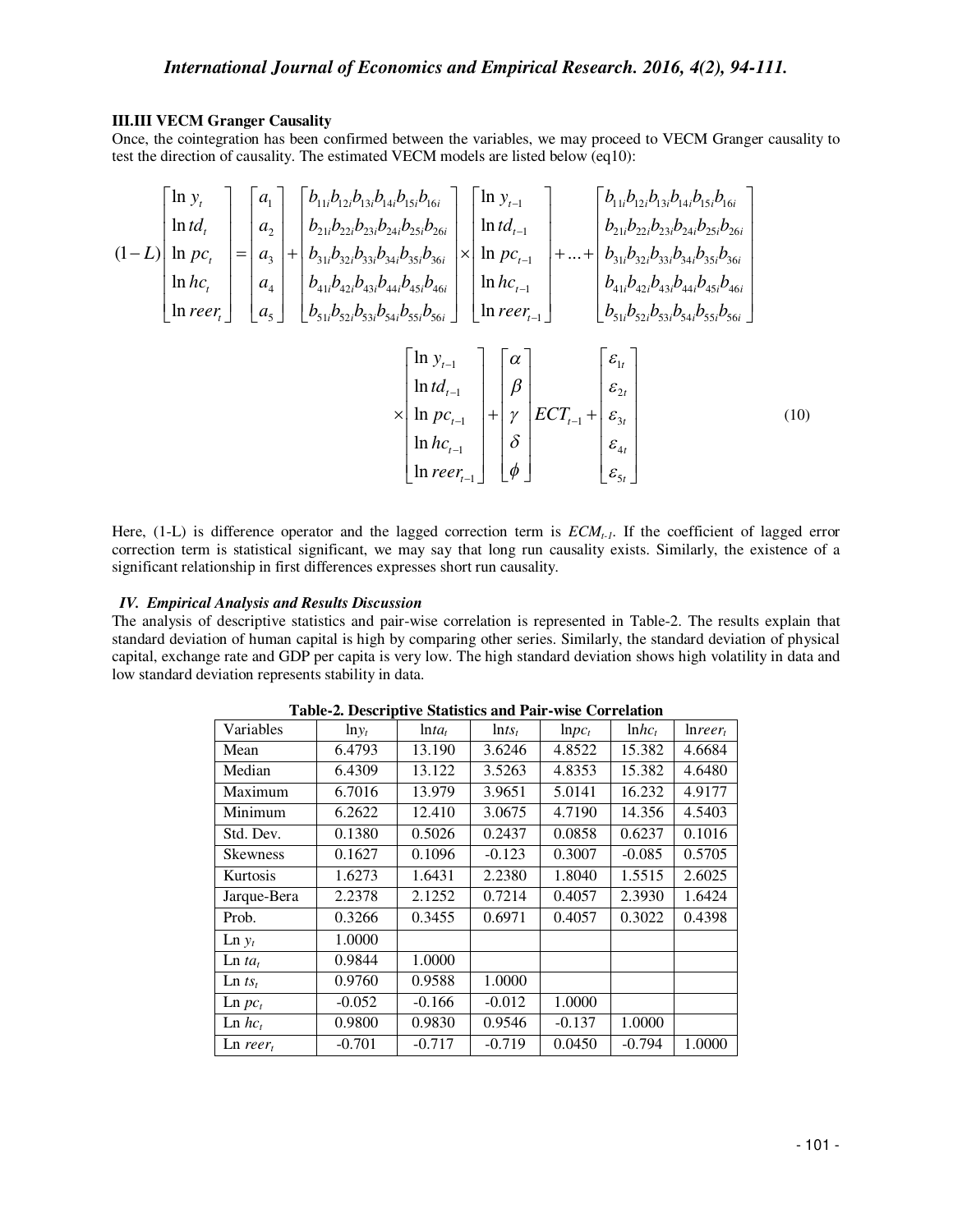The value of Jarque-Bera shows that all series are normally distributed, having zero mean and constant variance. The pair-wise correlation explains that tourism arrive (tourism expenditure) and human capital are positively correlated with economic growth while, physical capital and exchange rate are negatively correlated with economic growth.Similarly, physical capital and exchange rate are negatively correlated with tourism arrive (tourism expenditure) but, human capital is positively linked with tourism arrive (tourism expenditure). However, we noted that human capital and physical capital; and human capital and exchange rate are negatively correlated but, exchange rate and physical capital are positively linked.

The results of NG-Perron unit root test are reported in Table-3. The empirical results suggested that economic growth, tourist arrive, tourism expenditure, physical capital, human capital and exchange rate have unit root problem at level i.e. *I(0)*, but found stationary after taking first difference, i.e. *I(1).*The traditional unit root tests fail to incorporate the issue of structural breaks. To overcome this issue, we apply Perron structural break unit root test by Perron, (1997) because this test is more complete form than Zivot-Andrews, (1992) structural break test. This test helps to analysis the unit root problem in the presence of single unknown structural break. Table-4 explains the results of Perron structural break unit root test. The results suggest that all series are non-stationary at level but stationary at  $1<sup>st</sup>$  difference in the presence of structural breaks. The structural breaks in 2004, 1998, 2001, 2004, 2010 and 2006 are found for economic growth, tourist arrives, tourism expenditures, physical capital, human capital and exchange rate respectively. Further, to accommodate two unknown structural breaks, we apply Clemente-Montanes-Reyes structural break unit root test. This test has a capacity to identify two structural breaks that are stemming into series at a time.

| Unit root analysis without structural breaks.                                            |                 |            |            |            |  |  |
|------------------------------------------------------------------------------------------|-----------------|------------|------------|------------|--|--|
| Variables                                                                                | <b>MZa</b>      | <b>MZt</b> | <b>MSB</b> | <b>MPT</b> |  |  |
| $\ln y_t$                                                                                | $-0.3368(2)$    | $-0.1583$  | 0.4701     | 16.568     |  |  |
| $\ln ta_t$                                                                               | $-4.9323(4)$    | $-1.5678$  | 0.3178     | 18.460     |  |  |
| $\ln ts_t$                                                                               | $-8.3432(1)$    | $-1.9842$  | 0.2378     | 11.092     |  |  |
| $\ln pc_t$                                                                               | $-5.2553(5)$    | $-1.5906$  | 0.3026     | 17.214     |  |  |
| $\ln hc_t$                                                                               | $-9.1418(1)$    | $-1.9740$  | 0.2159     | 10.556     |  |  |
| $ln$ reer,                                                                               | $-5.4098(2)$    | $-1.3370$  | 0.2471     | 15.867     |  |  |
| $\Delta l_{\rm n} y_t$                                                                   | $-23.682(2)$ ** | $-3.4354$  | 0.1450     | 3.8811     |  |  |
| $\Delta$ ln ta <sub>t</sub>                                                              | $-75.516(2)$ *  | $-6.1446$  | 0.0813     | 1.2072     |  |  |
| $\Delta$ ln ts <sub>t</sub>                                                              | $-12.493(3)$    | $-2.4941$  | 0.1996     | 7.3216     |  |  |
| $\Delta$ ln $pc_t$                                                                       | $-27.444(2)$ *  | $-3.6930$  | 0.1345     | 3.3849     |  |  |
| $\Delta$ ln $hc_t$                                                                       | $-79.102(2)$ *  | $-6.2877$  | 0.0794     | 1.1570     |  |  |
| $\Delta$ ln reer                                                                         | $-36.603(2)$ *  | $-4.2381$  | 0.1157     | 2.7022     |  |  |
| Note: $*$ and $**$ show the significant at 1% and 5% level of significance respectively. |                 |            |            |            |  |  |

**Table-3.NG-Perron Unit Root Analysis** 

**Table-4.Perron, (1997) Structural Break Unit Root Test** 

| Variables                                                                                     |              | At level   | At 1 <sup>st</sup> difference |            |  |
|-----------------------------------------------------------------------------------------------|--------------|------------|-------------------------------|------------|--|
|                                                                                               | T-statistics | Time Break | T-statistics                  | Time Break |  |
| $ln y_t$                                                                                      | $-4.1810$    | 2004       | $-6.0247*$                    | 2003       |  |
| $ln t a_t$                                                                                    | $-3.8263$    | 1998       | $-6.4531*$                    | 2006       |  |
| $\ln ts_t$                                                                                    | $-3.2801$    | 2001       | $-4.9982***$                  | 1993       |  |
| $lnpc_{t}$                                                                                    | $-4.5627$    | 2004       | $-4.7083***$                  | 2006       |  |
| $lnhc_t$                                                                                      | $-2.6346$    | 2010       | $-4.6133***$                  | 2006       |  |
| Inrer <sub>t</sub>                                                                            | $-3.7012$    | 2006       | $-5.7166*$                    | 2001       |  |
| Note: $*$ and $**$ identify the significant at 1% and 10% level of significance respectively. |              |            |                               |            |  |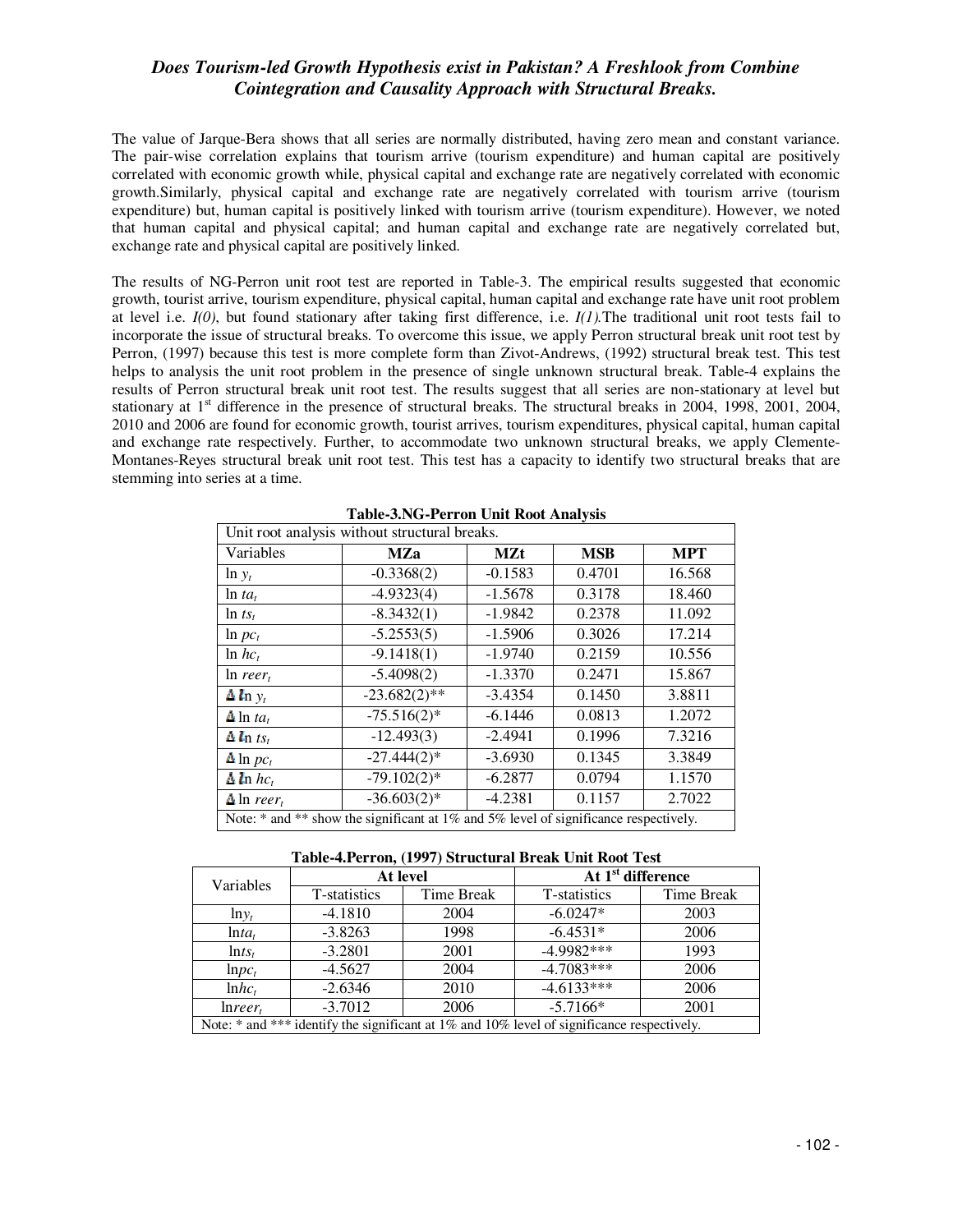|                    | Tubic of Citanenic monumes incres suruculum Divan Chic Hooc Test                               |      |                 |                  |      |                 |
|--------------------|------------------------------------------------------------------------------------------------|------|-----------------|------------------|------|-----------------|
| Variable           | Innovative outliers                                                                            |      |                 | Additive outlier |      |                 |
|                    | T-stat.                                                                                        | DU1  | DU <sub>2</sub> | T-stat.          | DU1  | DU <sub>2</sub> |
| $lny_t$            | $-3.261$                                                                                       | 1997 | 2002            | $-5.353***$      | 2002 | 2006            |
| $ln ta_t$          | $-1.811$                                                                                       | 2002 | 2010            | $-6.065*$        | 2002 | 2010            |
| $\ln ts_t$         | $-4.366$                                                                                       | 2001 | 2003            | $-6.599*$        | 2001 | 2006            |
| $lnpc_t$           | $-5.295$                                                                                       | 1995 | 2003            | $-5.103***$      | 2003 | 2008            |
| $lnhc_t$           | $-3.840$                                                                                       | 1998 | 2004            | $-6.886*$        | 1998 | 2005            |
| Inrer <sub>t</sub> | $-5.264$                                                                                       | 1997 | 2010            | $-5.849**$       | 2000 | 2008            |
|                    | Note: *, ** and *** show the significant at 1%, 5% and 10% level of significance respectively. |      |                 |                  |      |                 |

### **Table-5. Clemente-Montanes-Reyes Structural Break Unit Root Test**

#### **Table-6. Lag Length Criteria**

| VAR Lag Order Selection Criteria                 |        |           |             |            |            |            |
|--------------------------------------------------|--------|-----------|-------------|------------|------------|------------|
| Lag                                              | LogL   | LR        | FPE         | AIC        | SС         | HO         |
|                                                  | 193.82 | NA        | $1.20e-14$  | $-15.025$  | $-14.733$  | $-14.944$  |
|                                                  | 324.59 | 188.30    | 6.71e-18    | $-22.607$  | $-20.559$  | $-22.039$  |
|                                                  | 378.18 | $51.450*$ | $2.95e-18*$ | $-24.014*$ | $-20.211*$ | $-22.959*$ |
| * indicates lag order selected by the criterion. |        |           |             |            |            |            |

LR shows sequential modified LR test statistic (each test at 5% level), FPE represents Final prediction error, AIC signifiesAkaike information criterion, SC indicates Schwarz information criterion and HQ specifies Hannan-Quinn information criterion.

| Estimated                                                                                                          | Structural | EG-JOH  | EG-JOH-       | Lags           | Cointegration  |  |  |
|--------------------------------------------------------------------------------------------------------------------|------------|---------|---------------|----------------|----------------|--|--|
| models                                                                                                             | Break      |         | <b>BO-BDM</b> |                |                |  |  |
| Model 1                                                                                                            |            |         |               |                |                |  |  |
| $\text{Ln } y_t$                                                                                                   | 2004       | 57.150* | 167.67*       | $\overline{2}$ | Yes            |  |  |
| $\text{Ln} \, t s_t$                                                                                               | 2001       | 55.918* | 166.44*       | $\overline{2}$ | Yes            |  |  |
| $\text{Ln } pc_t$                                                                                                  | 2004       | 11.374  | 15.709        | $\overline{2}$ | N <sub>o</sub> |  |  |
| $\text{Ln}$ $hc_t$                                                                                                 | 2010       | 58.240* | 168.76*       | $\overline{2}$ | Yes            |  |  |
| $\text{Ln } \text{reer}_t$                                                                                         | 2006       | 58.780* | 169.30*       | $\overline{2}$ | Yes            |  |  |
| Model 2                                                                                                            |            |         |               |                |                |  |  |
| $\text{Ln } y_t$                                                                                                   | 2004       | 56.463* | 111.72*       | 2              | <b>Yes</b>     |  |  |
| $\text{Ln} ta_t$                                                                                                   | 1998       | 62.780* | 173.30*       | $\overline{2}$ | Yes            |  |  |
| $\text{Ln } pc_t$                                                                                                  | 2004       | 10.341  | 14.997        | $\overline{2}$ | N <sub>0</sub> |  |  |
| $\text{Ln}$ $\mathit{hc}$ ,                                                                                        | 2010       | 58.956* | 169.48*       | $\overline{2}$ | <b>Yes</b>     |  |  |
| $\text{Ln } \text{reer}_t$                                                                                         | 2006       | 58.616* | 169.14*       | $\overline{2}$ | Yes            |  |  |
| <b>Significance level</b>                                                                                          |            |         |               |                |                |  |  |
| $1\%$                                                                                                              |            | 15.701  | 29.85         |                |                |  |  |
| 5%                                                                                                                 |            | 10.491  | 19.88         |                |                |  |  |
| $10\%$<br>8.242<br>15.80                                                                                           |            |         |               |                |                |  |  |
| Note: * represents significant at 1 percent level of significance. Lag length is based on minimum<br>value of AIC. |            |         |               |                |                |  |  |

#### **Table-7: Bayer and Hanck Combined Cointegration**

Table-5 displays the results of Clemente-Montanes-Reyes structural break unit root test. We notice that series have unit root problem at level but, found stationary at first difference. After confirming order of integration, we may proceed to investigate cointegration among underlying variables. In order to apply cointegration test, it is important to identify an appropriate lag length. It would be helpful for reliable and consistent results in our analysis. For our estimation, we follow Akaike information criterion (AIC) due to its superior properties. Lütkepohl, (2006) identify that the AIC provides better and consistent results as compared other lag length criterion. The results of UECM model for optimal lag length is pasted in Table-6 that showing 2 is optimal lag order. The unique order of integration i.e. *I(1)* leads us to apply newly developed combined cointegration approach, proposed by Bayer and Hanck,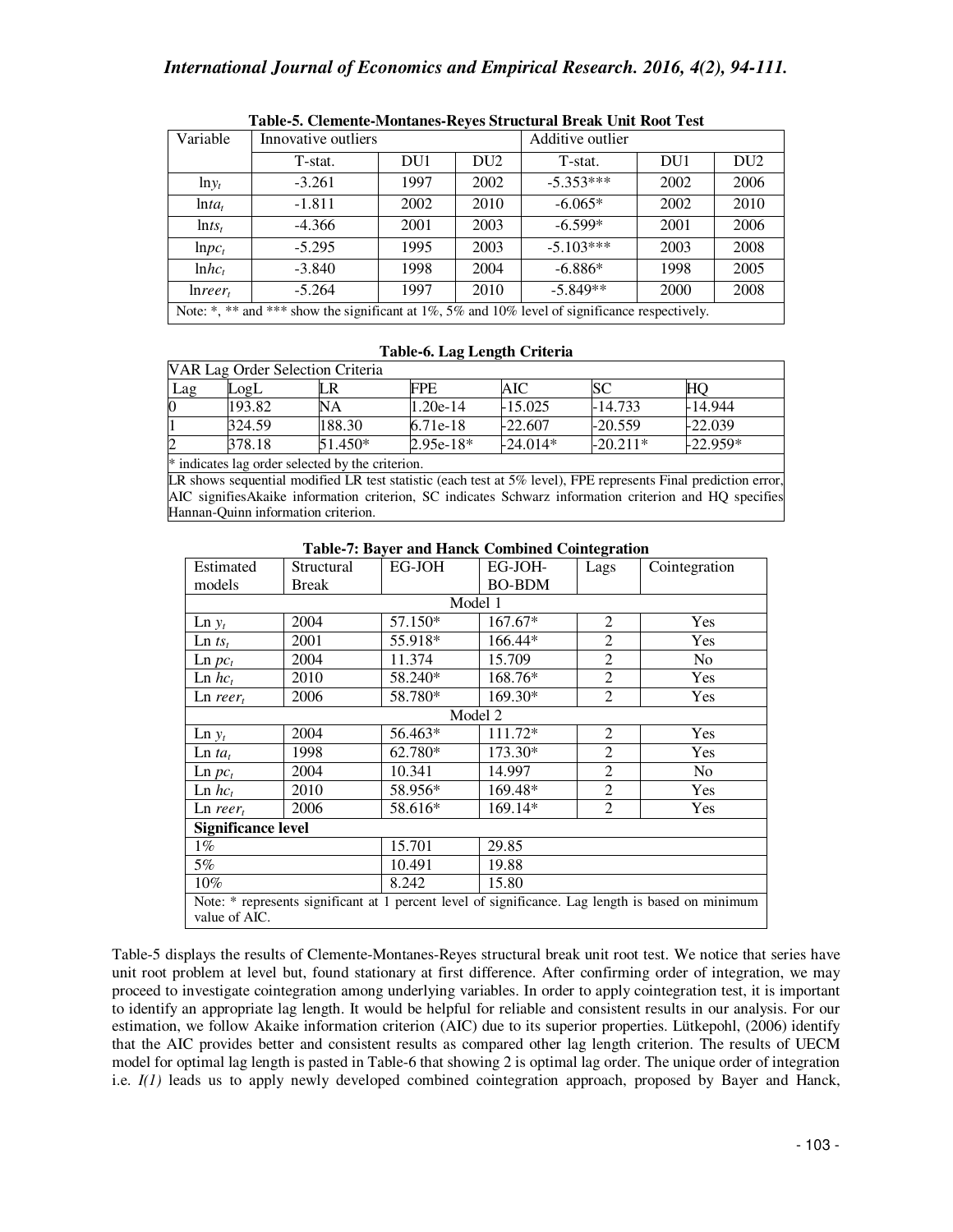(2013).We have introduced structural yearsas dummy variables while investigating the presence of cointegration between the series using Bayer-Hanck combined cointegration approach. The results are inserted in Table-7. For both models (tourist arrives and tourism expenditures), the results reveal that F-statistics of EG-JOH and EG-JOH-BO-BDM for variables economic growth, tourist arrives (tourism expenditure), human capital and exchange rate exceed the critical values at 1 % level of significance. This indicates that the null hypothesis of no cointegration for combine cointegration is rejected. This infers that long run relationship between economic growth, tourism expenditure, tourist arrives, physical capital, human capital and exchange rate exists.

| Table-o. Jonalisell Connegration Test                      |                  |               |  |  |  |  |
|------------------------------------------------------------|------------------|---------------|--|--|--|--|
| Hypothesis                                                 | Trace statistics | Maximum Eigen |  |  |  |  |
|                                                            |                  | Value         |  |  |  |  |
| Model 1                                                    |                  |               |  |  |  |  |
| $R=0$                                                      | $172.62*$        | 73.410*       |  |  |  |  |
| $R \leq 1$                                                 | $100.21*$        | 60.681*       |  |  |  |  |
| $R \leq 2$                                                 | 39.532**         | 25.531**      |  |  |  |  |
| $R \leq 3$                                                 | 14.000           | 13.830        |  |  |  |  |
|                                                            | Model 2          |               |  |  |  |  |
| $R=0$                                                      | 169.65*          | 72.601*       |  |  |  |  |
| R<1                                                        | 97.057*          | 47.043*       |  |  |  |  |
| $R \leq 2$                                                 | 50.014*          | 31.347*       |  |  |  |  |
| $R \leq 3$                                                 | 18.667**         | 16.907***     |  |  |  |  |
| Note: $*$ and $**$ show the significant at 1% and 5% level |                  |               |  |  |  |  |
| of significance respectively.                              |                  |               |  |  |  |  |

| <b>Table-8. Johansen Cointegration Test</b> |  |  |
|---------------------------------------------|--|--|
|---------------------------------------------|--|--|

| Dependent variable: Ln $y_t$                                                      |                   |                            |                          |                   |                          |              |  |  |  |
|-----------------------------------------------------------------------------------|-------------------|----------------------------|--------------------------|-------------------|--------------------------|--------------|--|--|--|
| Variables                                                                         | Coefficient       | T-statistics<br>Std. error |                          | Coefficient       | Std. error               | T-statistics |  |  |  |
|                                                                                   | Model 2           |                            |                          |                   |                          |              |  |  |  |
| $\text{Ln} ta_t$                                                                  | ---               | $---$<br>$---$             |                          | $0.7532***$       | 0.4109                   | 1.8331       |  |  |  |
| $\text{Ln} \, t s_t$                                                              | $0.1647*$         | 0.0416                     | 3.9518                   | $---$             | ---                      | ---          |  |  |  |
| $\ln pc_t$                                                                        | $0.0984**$        | 0.0349                     | 2.8201                   | $0.1733*$         | 0.0344                   | 5.0259       |  |  |  |
| $\text{Ln}$ $\mathit{hc}_t$                                                       | $0.1905*$         | 0.4320                     | 10.089                   | $0.1515*$         | 0.0354                   | 4.2715       |  |  |  |
| $\text{Ln } \text{reer}_t$                                                        | $0.2564*$         | 0.0451                     | 5.6861                   | $0.2067*$         | 0.0569                   | 3.6273       |  |  |  |
| R-squared                                                                         | 0.9918            |                            |                          | 0.9903            |                          |              |  |  |  |
| Durbin-Watson                                                                     | 1.6710            |                            |                          | 1.8852            |                          |              |  |  |  |
| F-statistics                                                                      | 669.84            |                            |                          | 564.58            |                          |              |  |  |  |
| Prob.                                                                             | 0.0000            |                            |                          | 0.0000            |                          |              |  |  |  |
| <b>Sensitivity analysis:</b>                                                      |                   |                            |                          |                   |                          |              |  |  |  |
|                                                                                   | <b>Statistics</b> | Prob.                      |                          | <b>Statistics</b> | Prob.                    |              |  |  |  |
| Breusch-Godfrey LM                                                                | $0.5119$ [1]      | 0.4822                     |                          | $0.0723$ [1]      | 0.7906                   |              |  |  |  |
| test                                                                              |                   |                            |                          |                   |                          |              |  |  |  |
| <b>ARCH</b> test                                                                  | $0.5583$ [1]      | 0.4622                     |                          | $0.4373$ [1]      | 0.5147                   |              |  |  |  |
| Ramsey RESET test                                                                 | $0.0225$ [1]      | 0.9822                     |                          | $0.1662$ [1]      | 0.8696                   |              |  |  |  |
| White                                                                             | 0.7964            | 0.6562                     |                          | 1.2239            | 0.3605                   |              |  |  |  |
| Heteroskedasticity                                                                |                   |                            |                          |                   |                          |              |  |  |  |
| test                                                                              |                   |                            |                          |                   |                          |              |  |  |  |
| J-B Normality test                                                                | 0.3344            | 0.8460                     |                          | 0.6820            | 0.7110                   |              |  |  |  |
| <b>CUSUM</b>                                                                      | Stable            |                            | 5% level of significance | Stable            | 5% level of significance |              |  |  |  |
| <b>CUSUM</b> of Square                                                            | <b>Stable</b>     |                            | 5% level of significance | Stable            | 5% level of significance |              |  |  |  |
| Note: *, ** and *** show the significant at 1%, 5% and 10% level of significance. |                   |                            |                          |                   |                          |              |  |  |  |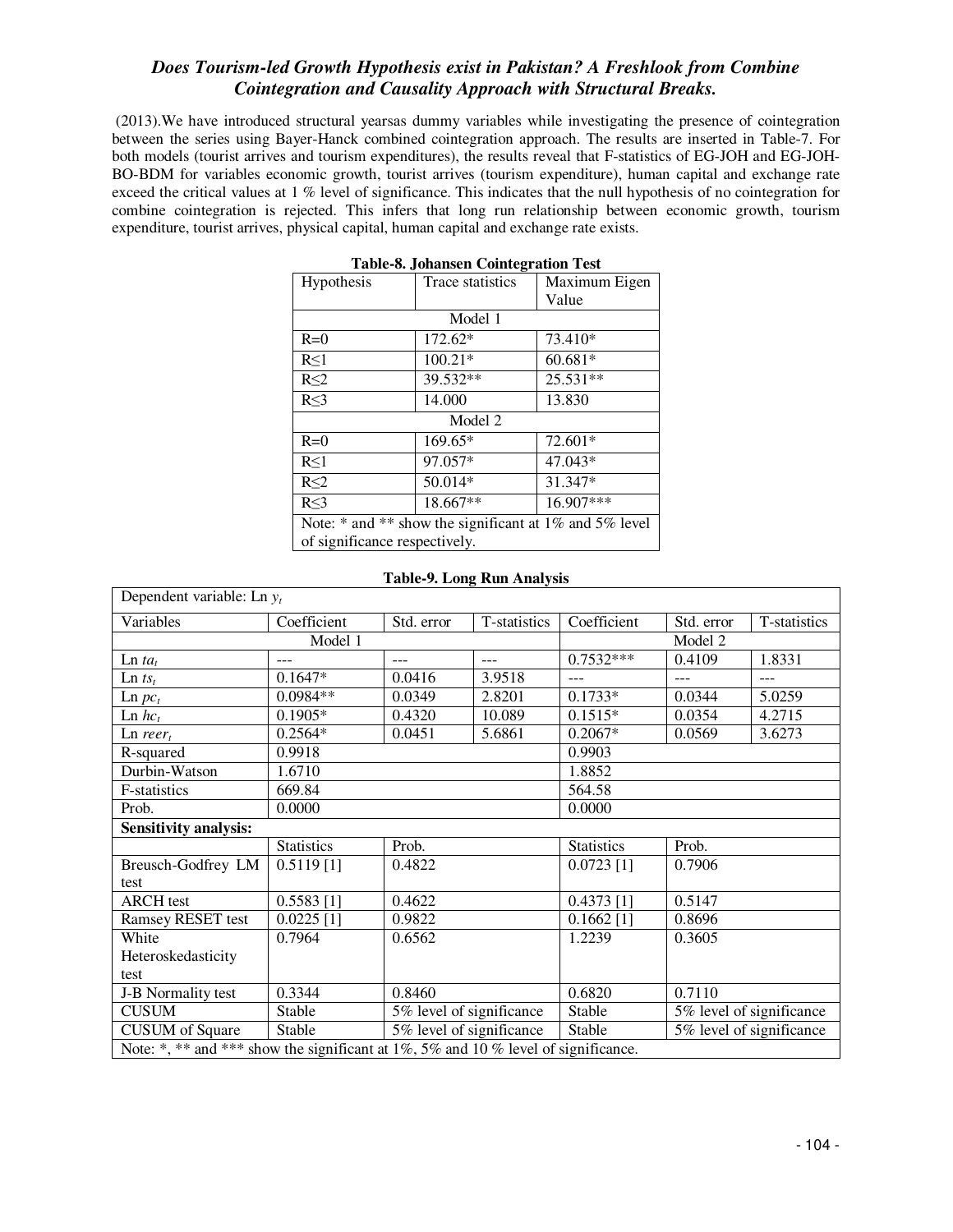The robustness of cointegration results are tested by applying Johansen cointegration. Table-8 explains the results of Johansen cointegration. We found that trace statistics show three cointegration vectors for model-1 (tourist spending) and four cointegration vectors for model-2 (tourist arrives) that confirm long run relationship among economic growth, tourist arrives (tourism expenditure), physical capital, human capital and exchange rate. This validates the existence of cointegration among variables in the presence of structural breaks. It concludes that tourism development (tourist arrives & tourist spending) and economic growth moves together in long run for Pakistan.The existence of the long run relationship among variables allows us to examine long run impact of independent variables on dependent variable. The results of long run analysis are pasted in Table-9. The empirical evidence describes that tourism development (tourist arrives and tourism expenditure) has positive and significant impact on economic growth in long run. It shows that  $1\%$  increase in tourist arrives and tourism expenditure are expected to increase in economic growth by 0.75 % and 0.16 % respectively other thing remain constant. These findings are consistent with Brida et al. (2009), Georgantopoulos, (2013), Brida and Risso, (2009), Savas et al. (2010) and Shahbaz et al. (2015). Moreover, positive and significant impact of physical capital on economic growth is found. Hence, 1% increase in human capital leads to increase in economic growth within the range of 0.09-0.17 %. Similarly, impact of human capital on economic growth is found positive and significant. It shows that 1% increase in physical capital causes to increase in economic growth on average by 0.15-0.19 %. These findings are consistent with the findings of Panahi et al. (2015). Further, a positive association between exchange rate and economic growth is noticed. These findings are also linked with Kaplan and Celik, (2008) and Katircioglu, (2011).

Moreover, the diagnostic statistics such as LM test, ARCH test, Ramsey RESET test and white heteroskedasticity test explain that there is no serial correlation, residual terms are normal distributed, no autoregressive conditional heteroscedasticity and no white heteroscedasticity. The statistics of Jarque-Bera confirms that series are normally distributed with zero mean and constant variance. Further, the stability of parameters is tested by CUSUM and CUSUM of Square suggested by Brown et al. (1975). The plot of both CUSUM and CUSUM of square are presented in figure 1and 2 for model-1 (tourism spending), 3 and 4 for model-2 (tourist arrives). The empirical evidence indicate that parameters are stables in both models (tourism spending and tourist arrives).



#### **Figure-1. Representation of Cumulative Sum of Recursive Residuals.**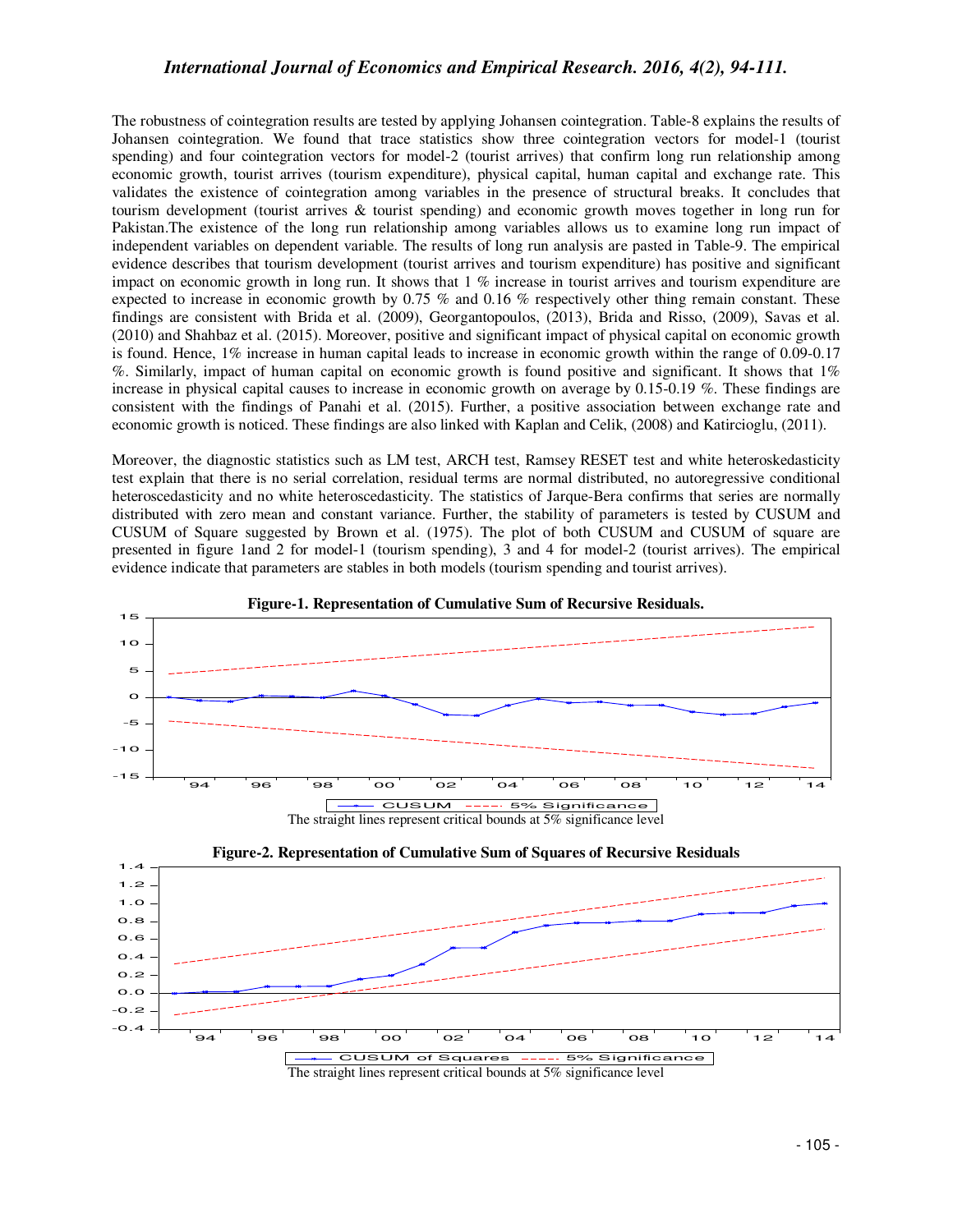

The short run phenomena are observed by using error correction mechanism and the results are visible in Table-10. We noted that tourism development (tourism expenditure and tourist arrives) has direct and significant linked with economic growth in short run. This indicates that 1 % increase in tourism development (tourism spending and tourist arrives) leads to increase in economic growth by an average of 0.11%. Similarly, positive and significant impact of physical capital has been found on economic growth. Hence, an average 0.17 % increase in economic growth is seems due to 1 % increase in physical capital. Similarly, human capital and exchange rate have been found positive and significant impact on economic growth for model-1 (tourism expenditure) in short run but, they have been found insignificant for model-2 (tourist arrives) in short run. The lagged term of error correction model *ECMt-1* isstatistical significant at 1 % level of significance and negative as expected for both models (tourism expenditure and tourist arrives). The *ECM* indicates the speed of movement from short run disequilibrium to long run equilibrium. It represents any change in economic growth from short run to long run is corrected by 0.77-0.79 percent in a year. Further, the expected sign of *ECM* confirms the established long run relationship between essential variables. We noticed that short run models pass all the diagnostic test such as LM test, ARCH test, Ramsey RESET test and white heteroskedasticity test.

The plotted CUSUM and CUSUM of square are also lie between critical bounds that confirm the stability of parameters in short run.Engle-Granger, (1987) predicted that if the cointegration exists between variables, there must be causality relationship exists between variables. This relationship can be unidirectional (one variable causes to another variable) or/and bidirectional (both variables cause to each other). Further, this causality relationship has divided into two parts, short run causality and long run causality. In order to obtain the robust and reliable results of Granger causality, it is necessary to examine the properties of inverse roots of AR, auto-regressive (Tang and Abosedra, 2015c). These inverse roots should lie with the circle (positive and negative unit). Figure-5 shows the characteristics of AR inverse roots which certifies that the AR inverse roots are within the boundary.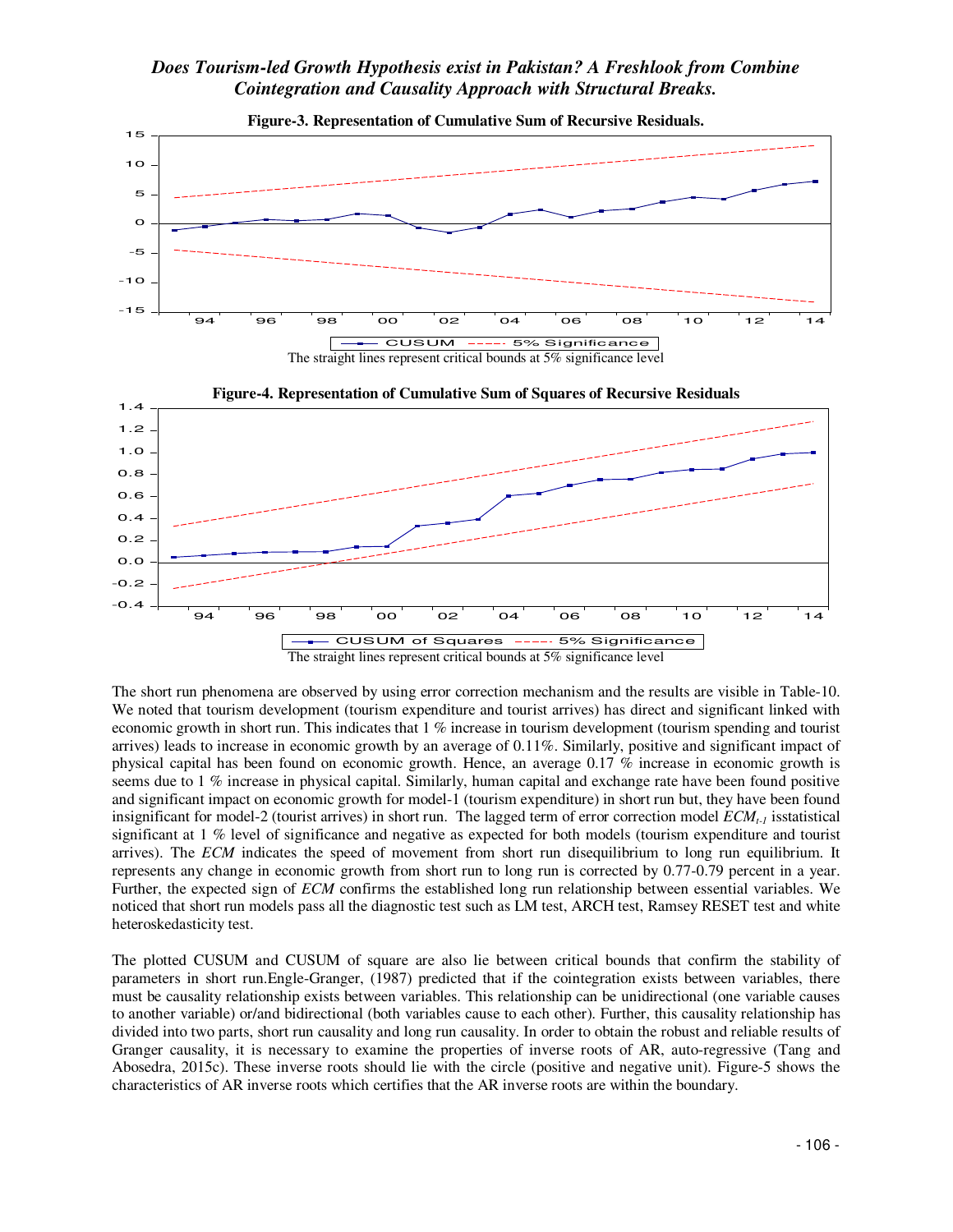| Dependent variable: Ln $y_t$                                                      |                   |              |             |                   |                |             |  |  |
|-----------------------------------------------------------------------------------|-------------------|--------------|-------------|-------------------|----------------|-------------|--|--|
| Variables                                                                         | Coefficient       | Std. error   | $T -$       | Coefficient       | Std. error     | $T -$       |  |  |
|                                                                                   |                   |              | statistics  |                   |                | statistics  |  |  |
|                                                                                   | Model 1           | Model 2      |             |                   |                |             |  |  |
| $\text{Ln} ta_t$                                                                  | $---$             | $---$        | $---$       | $0.1192*$         | 0.02997        | 3.9792      |  |  |
| $\text{Ln} \, t s_t$                                                              | $0.1128**$        | 0.0504       | 2.2382      | ---               | $\overline{a}$ |             |  |  |
| $\text{Ln } pc_t$                                                                 | $0.1570*$         | 0.0498       | 3.1467      | 0.1979*           | 0.0464         | 4.2638      |  |  |
| $\text{Ln}$ $hc_t$                                                                | $0.1123***$       | 0.2478       | $-3.134$    | $-3.031$          | 0.0598         | $-0.535$    |  |  |
| $\text{Ln } \text{reer}_t$                                                        | $0.1782**$        | 0.0726       | 2.4518      | 0.1125            | 0.0726         | 1.5500      |  |  |
| $ECM$ <sub>t-1</sub>                                                              | $-0.7767*$        | 0.0055       | 1.1545      | $-0.7969*$        | 0.0047         | 2.7211      |  |  |
| R-squared                                                                         | 0.5841            |              |             | 0.6202            |                |             |  |  |
| Durbin-Watson                                                                     | 1.7970            |              |             | 2.2466            |                |             |  |  |
| F-statistics                                                                      | 5.6183            |              |             | 6.5322            |                |             |  |  |
| Prob.                                                                             | 0.0021            |              |             | 0.0000            |                |             |  |  |
| <b>Sensitivity analysis:</b>                                                      |                   |              |             |                   |                |             |  |  |
|                                                                                   | <b>Statistics</b> | Prob.        |             | <b>Statistics</b> | Prob.          |             |  |  |
| Breusch-Godfrey LM                                                                | 1.1042[1]         | 0.3065       |             | 1.5746[1]         | 0.2247         |             |  |  |
| test                                                                              |                   |              |             |                   |                |             |  |  |
| <b>ARCH</b> test                                                                  | 0.4841[1]         | 0.4935       |             | 0.3427[1]         | 0.5640         |             |  |  |
| Ramsey RESET test                                                                 | 0.2669[1]         | 0.7924       |             | 0.1611[1]         | 0.8737         |             |  |  |
| White                                                                             | 0.2672            | 0.9257       |             | 2.0211            | 0.1192         |             |  |  |
| Heteroskedasticity                                                                |                   |              |             |                   |                |             |  |  |
| test                                                                              |                   |              |             |                   |                |             |  |  |
| J-B Normality test                                                                | 2.8118            | 0.2451       |             | 3.0789            | 0.2144         |             |  |  |
| <b>CUSUM</b>                                                                      | Stable            | $5\%$<br>At  | level<br>of | Stable            | $5\%$<br>At    | of<br>level |  |  |
|                                                                                   |                   | significance |             |                   | significance   |             |  |  |
| <b>CUSUM</b> of Square                                                            | Stable            | 5%<br>At     | level<br>of | Stable            | 5%<br>At       | of<br>level |  |  |
|                                                                                   |                   | significance |             |                   | significance   |             |  |  |
| Note: *, ** and *** show the significant at 1%, 5% and 10% level of significance. |                   |              |             |                   |                |             |  |  |

### **Table-10. Short Run Analysis**

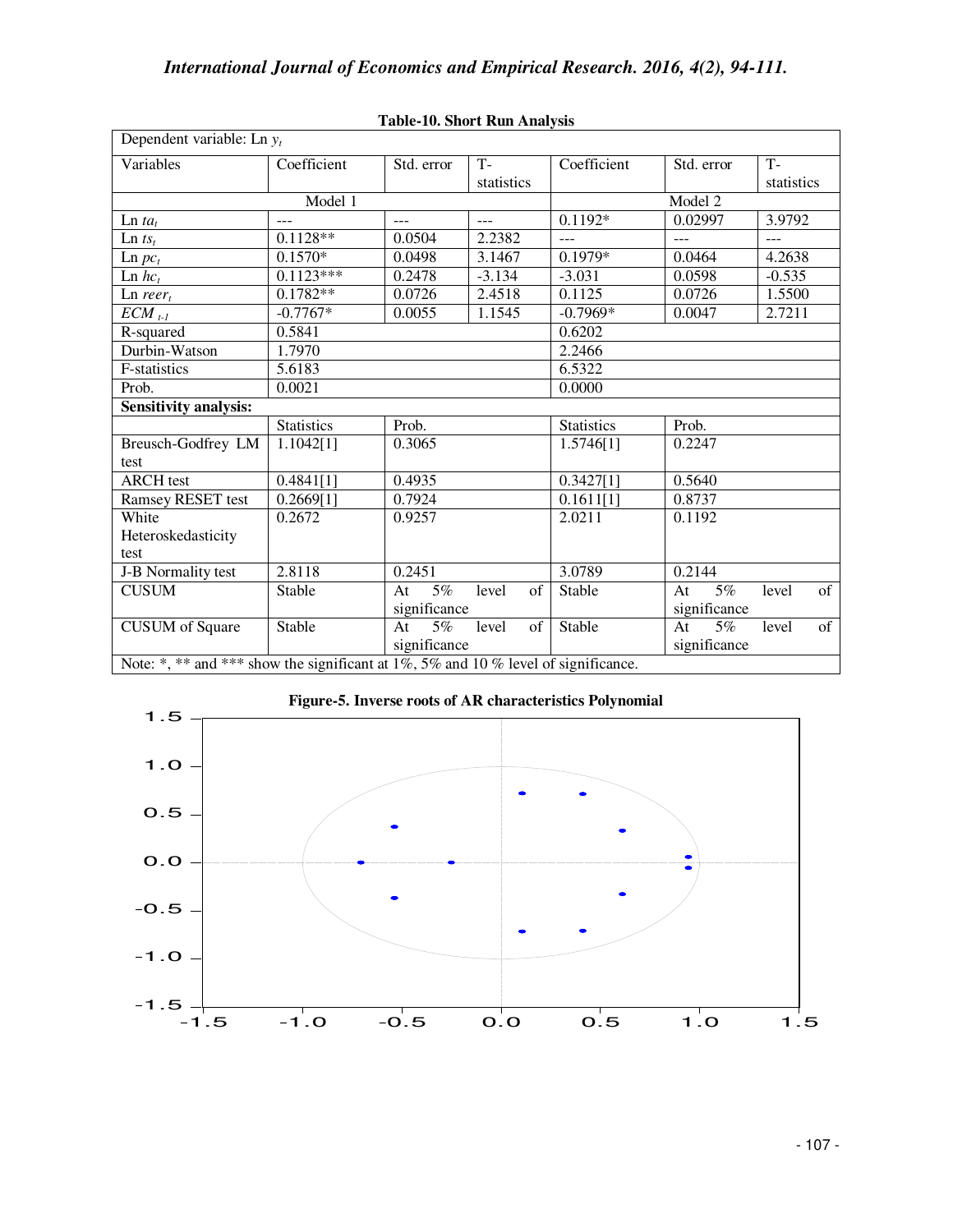| Variables                                                                            | $\text{Ln } y_t$       | $\text{Ln} \, t s_t$   | $\text{Ln } pc_t$      | $\text{Ln}$ $hc_t$   | $\text{Ln } \text{reer}_t$ | <b>Break</b><br>Period. | $ECM_{t-1}$              | $\chi^2$ Normal    | $\chi^2$ ARCH             | $\chi^2$ LM test           | $\chi^2$ REMSAY                       |
|--------------------------------------------------------------------------------------|------------------------|------------------------|------------------------|----------------------|----------------------------|-------------------------|--------------------------|--------------------|---------------------------|----------------------------|---------------------------------------|
| Model 1                                                                              |                        |                        |                        |                      |                            |                         | Diagnostic statistics    |                    |                           |                            |                                       |
| $\text{Ln } y_t$                                                                     | $\cdots$               | 4.9052**<br>(0.0277)   | $4.2421**$<br>(0.0404) | 2.1793<br>(0.1558)   | 0.2012<br>(0.8204)         | 2004                    | $-0.5585***$<br>(0.0991) | 0.5901<br>(0.7444) | $0.0040:$ [1]<br>(0.9498) | 1.7333: [2]<br>(0.2258)    | 0.0586: [1]<br>(0.9543)               |
| $\text{Ln} \, t s_t$                                                                 | 8.0584*<br>(0.0053)    | $ -$                   | 0.5995<br>(0.5635)     | 2.0847<br>(0.1640)   | 0.0044<br>(0.9956)         | 2001                    | $-0.8647*$<br>(0.0023)   | 0.5348<br>(0.7653) | 0.9565: [1]<br>(0.3387)   | $1.3873$ : [1]<br>(0.2617) | $0.5117:$ [1]<br>(0.6181)             |
| $\text{Ln } pc_t$                                                                    | 0.8690<br>(0.4423)     | 0.2434<br>(0.7874)     | $\overline{a}$         | 0.6127<br>(0.5568)   | 0.2725<br>(0.7657)         | 2004                    | ----                     | 0.6997<br>(0.7047) | 0.0588: [1]<br>(0.8108)   | $1.3014$ : [1]<br>(0.2782) | $0.5455$ : [1]<br>(0.5963)            |
| $\text{Ln}$ $hc_t$                                                                   | 2.9336***<br>(0.0888)  | 0.7673<br>(0.4842)     | 0.7000<br>(0.5144)     | $\sim$ $\sim$ $\sim$ | 1.0053<br>(0.3927)         | 2010                    | $-0.7150**$<br>(0.0269)  | 0.7210<br>(0.6972) | $0.0037:$ [1]<br>(0.9515) | $0.1250:$ [1]<br>(0.7297)  | 3.2007: [1]<br>(0.0076)               |
| $\text{Ln } \text{reer}_t$                                                           | 1.7944<br>(0.2050)     | 0.1031<br>(0.9027)     | 0.1578<br>(0.8556)     | 1.7807<br>(0.2073)   | $ -$                       | 2006                    | $-0.8977**$<br>(0.0160)  | 1.4003<br>(0.4965) | 0.5887: [1]<br>(0.4511)   | $0.1302:$ [1]<br>(0.7244)  | 1.4929: [1]<br>(0.1613)               |
| Variables                                                                            | $\text{Ln } y_t$       | $\text{Ln } ta_t$      | $\text{Ln } pc_t$      | $\text{Ln}$ $hc_t$   | $Ln$ reer <sub>t</sub>     | <b>Break</b><br>Period. | $ECM_{t-1}$              | $\chi^2$ Normal    | $\chi^2$ ARCH             | $\chi^2$ LM test           | $\chi^2$ REMSAY                       |
| Model 2                                                                              |                        |                        |                        |                      |                            | Diagnostic statistics   |                          |                    |                           |                            |                                       |
| $Ln y_t$                                                                             | $\qquad \qquad \cdots$ | $6.0761**$<br>(0.0150) | 7.6500*<br>(0.0072)    | 0.0975<br>(0.9077)   | 0.7546<br>(0.4912)         | 2004                    | $-0.8974**$<br>(0.0139)  | 0.8632<br>(0.6494) | $1.1605:$ [1]<br>(0.2936) | $0.5404$ : [1]<br>(0.5404) | $\overline{0.4361}$ : [1]<br>(0.6712) |
| $\text{Ln} t a_t$                                                                    | 1.8297<br>(0.1995)     | ---                    | 0.2752<br>(0.7637)     | 10.776*<br>(0.0071)  | 1.3882<br>(0.2841)         | 1998                    | $-0.8462*$<br>(0.0003)   | 1.0726<br>(0.5848) | $0.1230:$ [1]<br>(0.7291) | 0.4797: [1]<br>0.5017      | $0.4637:$ [1]<br>(0.6511)             |
| $\text{Ln } pc_t$                                                                    | 4.7436**<br>(0.0284)   | 0.9966<br>(0.3956)     | $\overline{a}$         | 0.9250<br>(0.4211)   | 0.2148<br>(0.8095)         | 2004                    | ----                     | 4.8528<br>(0.0883) | 0.4582: [1]<br>(0.5055)   | 2.2031: [1]<br>(0.1635)    | $1.8454$ : [1]<br>(0.0898)            |
| $\text{Ln}$ $\mathit{hc}_t$                                                          | 1.9334<br>(0.1871)     | 2.0709<br>(0.1688)     | 2.3144<br>(0.1412)     | $\cdots$             | 2.1313<br>(0.1614)         | 2010                    | $-0.5219***$<br>(0.0915) | 0.8436<br>(0.6558) | $0.1966:$ [1]<br>(0.6620) | 1.7382: [1]<br>(0.2142)    | 2.6287: [2]<br>(0.1209)               |
| $\text{Ln } \text{reer}_t$                                                           | 2.1185<br>(0.1598)     | 0.0740<br>(0.9290)     | 0.4128<br>(0.6702)     | 2.138<br>(0.1575)    | ---                        | 2006                    | $-0.9526*$<br>(0.0067)   | 0.9619<br>(0.6181) | 0.8699: [1]<br>(0.3611)   | $0.6418:$ [1]<br>(0.4386)  | 1.234: [1]<br>(0.2408)                |
| Note: *, ** and *** represent level of significance at 1 %, 5% and 10% respectively. |                        |                        |                        |                      |                            |                         |                          |                    |                           |                            |                                       |

**Table-11: VECM Granger Causality Analysis**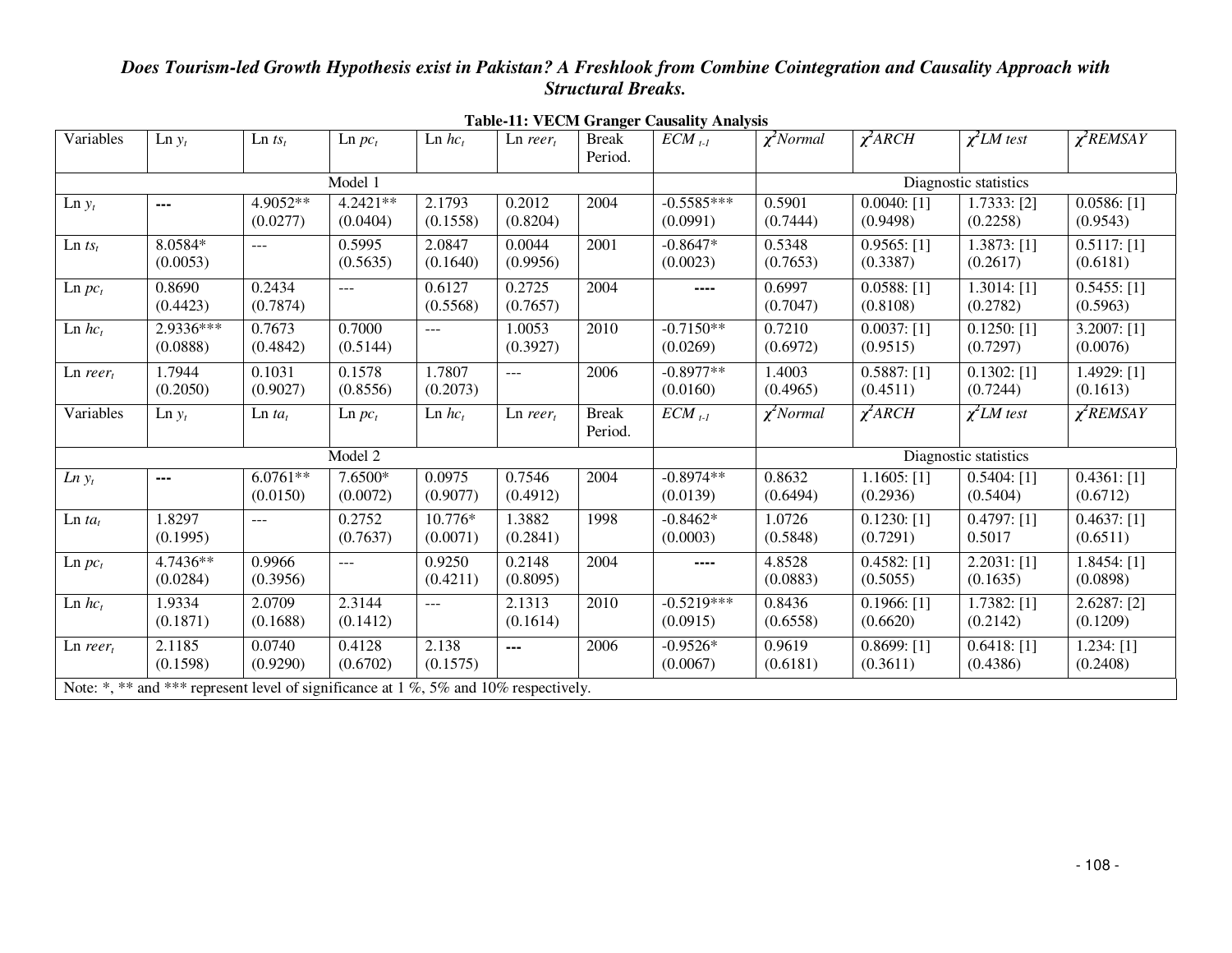We used VECM Granger causality approachby accommodating structural breaks to understand the direction of causal relationship between underlying variables. The results of VECM Granger causality explain the direction of causality between tourism development (tourist arrives and tourism expenditure), physical capital, human capita and exchange rate. The empirics of VECM Granger causality are pasted in table-11. We find negative and significant value of *ECMt-1* for all variablesfor both models (tourist arrives and tourism expenditure) except physical capital.In long run, the feedback effect is noted between human capital and economic growth; exchange rate and economic growth; tourism development (tourism expenditure and tourist arrives) and human capital; tourism development (tourism expenditure and tourist arrives) and exchange rate; and exchange rate and human capital. We found bidirectional causality between economic growth and tourism development (tourism expenditure and tourist arrives) in long run, but unidirectional causality running from tourist arrives to economic growth is noticed in short run for model 2. Further, we discovered unidirectional causality running from physical capital to economic growth in long run as well in short run for model 1, but bidirectional causality relationship has seen between physical capital and economic growth in short run for model 2. It is noticed that economic growth also causes human capital in both short and long run. The diagnostics test for VECM indicates that all estimated models satisfy the properties of time series. So we may say that our results are consistent, robust and reliable.

#### **V.** *Conclusion and Policy Recommendations*

This research inspects the impact of tourism development on economic growth by using two indicators of tourism development, tourism expenditures and tourist arrives individually in the presence of structural breaks for annual time series data from 1988-2014 for Pakistan. Ng-Perron without structural breaks, Perron, (1997) single structural break and Clemente et al. (1998) double structural breaks unit root tests have used. We found unit root problem in all data series at level but, this problem seems to finish when we take first difference. The combine cointegration approach has applied by incorporating structural years. The findings suggested long run relationship between economic growth, tourism development, human and physical capital and real effective exchange rate. All variables have positive and significant impact on economic growth. The elasticity of tourist arrives and tourism expenditure is 0.75 % and 0.16 % respectively which identifies that 1 % increase in tourism will push us economic growth within the range 0.16%-0.75% in long run. The causality relationship is also examined by applying VECM Granger causality approach by accommodating structural years. We found feedback effect between human capital and economic growth; exchange rate and economic growth; tourism development (tourism expenditure and tourist arrives) and human capital; tourism development (tourism expenditure and tourist arrives) and exchange rate; and exchange rate and human capital. This authenticates that tourism drives economic growth and economic growth also stimulates tourism. These findings are consistent with Khalil et al. (2007) for Pakistan, Kim *et al*. (2006) for Taiwan, Shahbaz et al. (2015) for Malaysia, Lashkarizadeh et al. (2012) for Iran, Tang and Abosedra, (2015b) for Morocco and Tang and Abosedra, (2015c) for Lebanon. Government should develop tourism sector by providing basic facilities such as, roads, infrastructural development, communication sources and good transport system. Tourism contributes in reduction of poverty by generating employment sources. So, government should provide subsidies to tourism industry by reduction in tax ratio and travelling expense. The law and order, and security are other points that government should focus to enhance the economic growth via tourism development. Government policy makers should take some steps to improve skills of people through education and trainings because it causes the domestic and foreign investment as well as tourism. Government should also support domestic institutions for organizing research seminars and international conferences on tourism-growth relationship.

#### **Reference**

- Antonakakis, N., Dragouni, M. and Filis, G. (2015). Tourism and growth: The times they are a-changing. *Annals of Tourism Research*, *50*, 165-169.
- Akan, Y., Arslan, İ. and Işık, C. (2008). The impact of tourism on economic growth: The case of Turkey. *Journal of Tourism*, *9*(2), 47-69.
- Aslan, A. (2015). Does tourism cause growth? Evidence from Turkey. *Current Issues in Tourism*, 1-9.
- Hye, Q. M. A. and Khan, R. E. A. (2013). Tourism-led growth hypothesis: a case study of Pakistan. *Asia Pacific Journal of Tourism Research*, *18*(4), 303-313.
- Archer, B. (1995). Importance of tourism for the economy of Bermuda. *Annals of Tourism Research*, 22(4), 918– 930.
- Belisle, F. J. and Hoy, D. R. (1980). The perceived impact of tourism by residents. *Annals of Tourism Research*, 7(1), 83–101.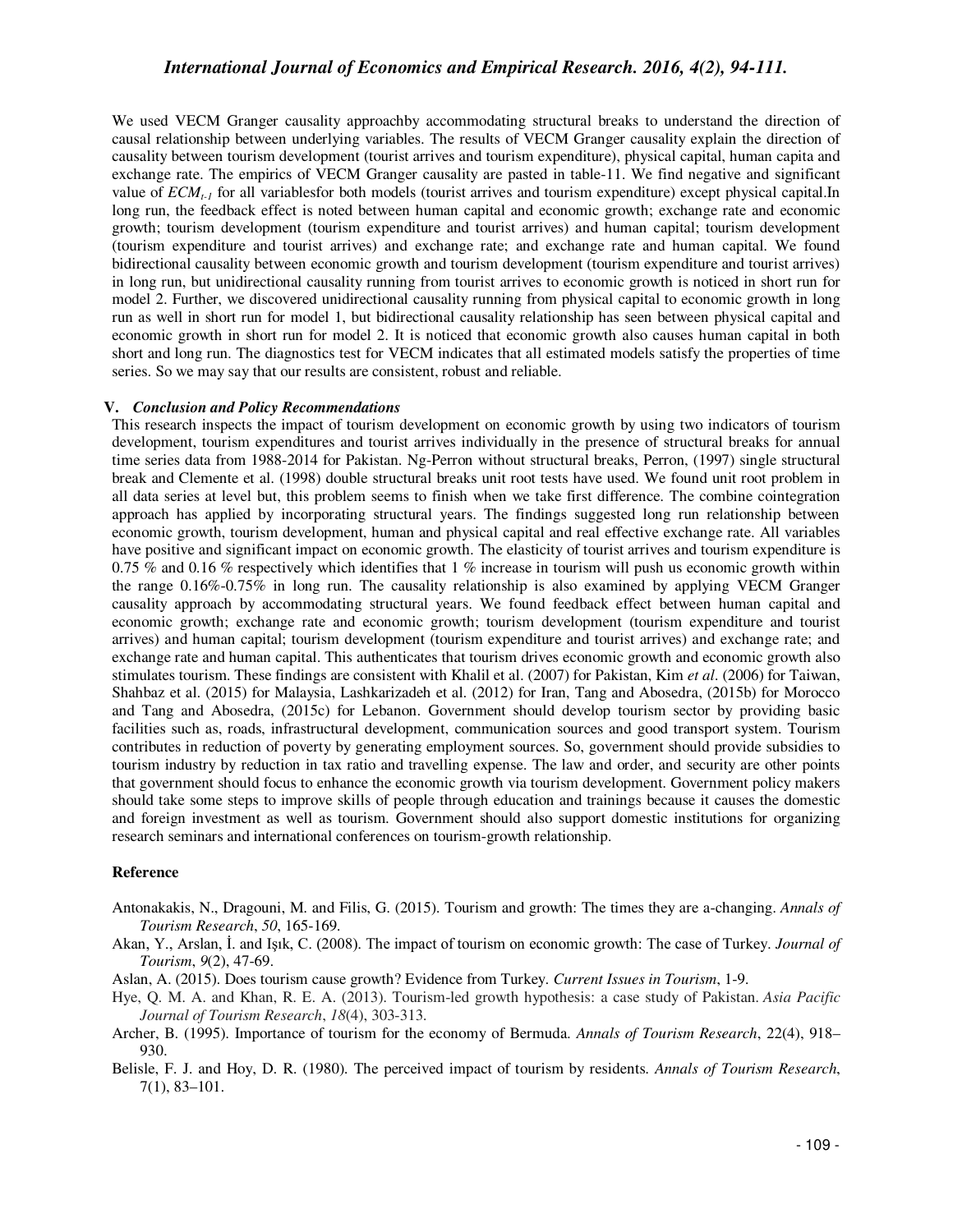- Brown, R.L., Durbin, J.and Evans, J. M. (1975).Techniques for testing the constancy of regression relations over time.*Journal of the Royal Statistical Society*, 37, 149-163.
- Bouzahzah, M. and El Menyari, Y. (2013). International tourism and economic growth: the case of Morocco and Tunisia. *The Journal of North African Studies*, *18*(4), 592-607.
- Brida, J. G. and Risso, W. A. (2009). Tourism as a factor of long-run economic growth: An empirical analysis for Chile. *European Journal of Tourism Research*, *2*(2), 178.
- Belloumi, M. (2010). The relationship between tourism receipts, real effective exchange rate and economic growth in Tunisia. *International Journal of Tourism Research*, *12*(5), 550-560.
- Balaguer, J. and Cantavella-Jorda, M. (2002). Tourism as a long-run economic growth factor: the Spanish case. *Applied economics*, *34*(7), 877-884.
- Bayer, C. and Hanck, C. (2013).Combining non‐cointegration tests. *Journal of Time Series Analysis*, *34*(1), 83-95.
- Clemente, J., Montanes, A. and Reyes, M. (1998).Testing for a unit root in variables with a double change in the mean. *Economics Letters*, *59*(2), 175-182.
- Dejong, D.N., Nankervis, J.C., Savin, N.E. and Whiteman, C.H. (1992).Integration versus trend stationary in time series. *Econometrica*, 60(2), 423-433.
- Durbarry, R. (2002).The economic contribution of tourism in Mauritius.*Annals of Tourism Research*, 29(3), 862– 865
- Davis, D., Allen, J. and Consenza, R. M. (1988). Segmenting local residents by their attitudes, interests, and opinions toward tourism.*Journal of Travel Research*, 27(2), 2–8.
- Dickey, D. A. and Fuller, W. A. (1981). Likelihood ratio statistics for autoregressive time series with a unit root. *Econometrica,* 49, 1057-1079.
- Engle, R. F. and Granger, C. W. (1987). Co-integration and error correction: representation, estimation and testing. *Econometrica, Journal of the Econometric Society*, 251-276
- Elliott, G. R., Thomas, J. and Stock, J. H. (1996). Efficient tests for an autoregressive unit root. *Econometrica,*64, 813-836.
- Fayissa, B., Nsiah, C. and Tadasse, B. (2008). Impact of tourism on economic growth and development in Africa. *Tourism Economics*, *14*(4), 807-818.
- Gunduz, L. and Hatemi-J, A. (2005). Is the tourism-led growth hypothesis valid for Turkey? *Applied Economics Letters*, *12*(8), 499-504.
- Gokovali, U. (2010). Contribution of tourism to economic growth in Turkey. *Anatolia*, *21*(1), 139-153.
- Georgantopoulos, A. G. (2013). Tourism expansion and economic development: Var/Vecm analysis and forecasts for the case of India. *Asian Economic and Financial Review*, *3*(4), 464.
- Jalil, A., Mahmood, T. and Idrees, M. (2013). Tourism–growth nexus in Pakistan: Evidence from ARDL bounds tests. *Economic Modelling*, *35*, 185-191.
- Jayathilake, P. B. (2013). Tourism and economic growth in Sri Lanka: Evidence from cointegration and causality analysis. *International Journal of Business, Economics and Law*, *2*(2), 22-27.
- Kim, H. J. and Chen, M. H. (2006). Tourism expansion and economic development: The case of Taiwan. *Tourism Management*, *27*(5), 925-933.
- Khan, H., Seng, C. F. and Cheong, W. K. (1990). Tourism multiplier effects on Singapore. *Annals of Tourism Research*, 17(3), 408–418
- Kaplan, M. and Çelik, T. (2008). The impact of tourism on economic performance: the case of Turkey. *The International Journal of Applied Economics and Finance*, *2*(1), 13-18.
- Katircioglu, S. T. (2009). Revisiting the tourism-led-growth hypothesis for Turkey using the bounds test and Johansen approach for cointegration. *Tourism Management*, *30*(1), 17-20.
- Kreishan, F. M. (2011). Time-series evidence for tourism-led growth hypothesis: a case study of Jordan. *International Management Review*, *7*(1), 89.
- Katircioǧlu, S. T. (2011). Tourism and growth in Singapore: new extension from bounds test to level relationships and conditional Granger causality tests. *The Singapore Economic Review*, *56*(03), 441-453.
- Kumar, R. R., Loganathan, N., Patel, A. and Kumar, R. D. (2015). Nexus between tourism earnings and economic growth: a study of Malaysia. *Quality & Quantity*, *49*(3), 1101-1120.
- Khalil, S., Kakar, M. K. and Malik, A. (2007). Role of tourism in economic growth: Empirical evidence from Pakistan economy. *The Pakistan Development Review*, 985-995.
- Kreishan, F. M. (2015). Empirical study on tourism and economic growth of Bahrain: An ARDL bounds testing approach. *International Journal of Economics and Finance*, *7*(11), 1.
- Katircioglu, S. (2009). Tourism, trade and growth: the case of Cyprus.*Applied Economics*, *41*(21), 2741-2750.